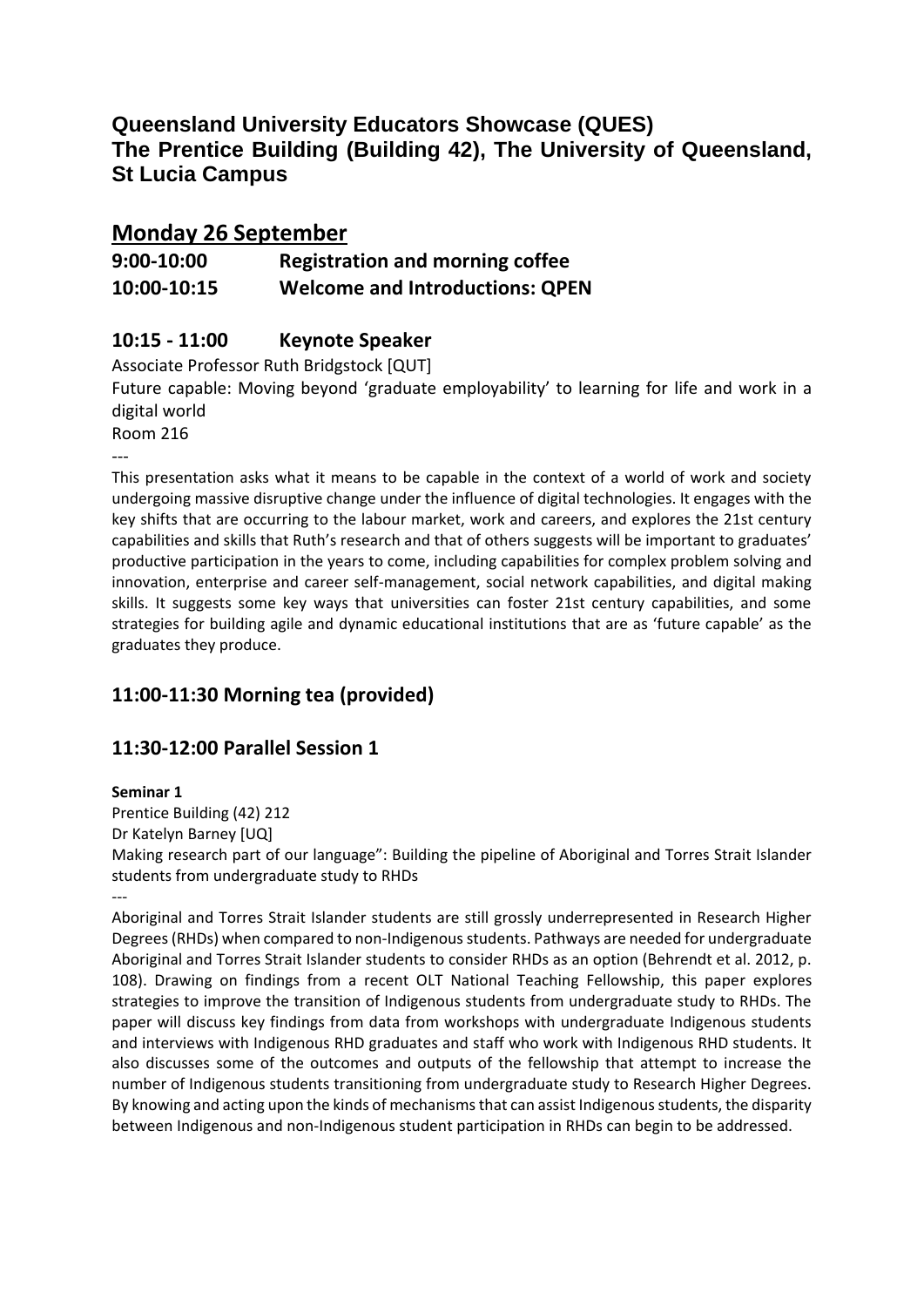Prentice Building (42) 115 Assistant Professor Baden U'Ren [Bond]

Entrepreneurship education –the role of the tertiary environment in building an entrepreneurial graduate workforce

---

In his October 2015 report "Boosting High Impact Entrepreneurship in Australia" Australia's Chief Scientist Professor Ian Chubb called for universities to play a central role in transforming our workforce, turning Australia into "an entrepreneurial country, not a lucky one." To do so, entrepreneurship education must be embedded into a national curriculum at all levels. Universities are the ideal contexts in which to foster innovation because the curriculum focuses on leading edge knowledge, skills and attributes while the student experience enables networking, supervised experimentation and teamwork. Supporting students to graduate as entrepreneurs, or indeed intrapreneurs, requires innovative curriculum, distinctive resources and community-engaged learning services. In this workshop Dr Baden U'Ren explores the ways in which entrepreneurship education has become an integral part of the Bond University curriculum. He will share advice for those attempting to achieve a similar outcome and his vision for the future of entrepreneurship education.

### **Seminar 3**

Prentice Building (42) 216 Associate Professor Ruth McPhail [Griffith] Facilitating the aspirations of first year Business students ---

Over the past 14 years in the GBS Ruth has sought to improve transition, persistence and learning of first year cohorts through her leadership, teaching and scholarship of the First Year Experience (FYE). Her citation was received in recognition of the outcomes of her work as Retention Champion, an innovative and effective teacher with high SETs from students consistently over many years, the development and implementation of the Griffith BUSINESS outreach program in over 80 schools high schools, academic leader of PASS in the GBS, and Orientation Chair overseeing its successful redevelopment.

### **Seminar 4**

Learning Innovation Building (17) 202a Dr Anita Hamilton [USC] Mapping my Learning Journey

---

Portfolios originated as a collection of paper-based resources that represent one's knowledge and skills. In health care education and practice portfolios can be used to provide evidence of skill attainment, maintenance of competence for practice, and plans for professional growth.

The occupational therapy (OT) program at University of the Sunshine Coast (USC) started using PebblePad in 2013 after it was adopted as the University-wide electronic portfolio (ePortfolio) platform. Although initially the OT program had been seeking a replacement for an existing paperbased portfolio system, it soon became apparent that PebblePad could be used as an adjunct learning management tool to track learning and showcase experience and skills.

The OT program at USC has now embedded PebblePad within all four years of the academic and practical curriculum and used it as a tool to:

- Map the Australian Minimum Competency Standards for New Graduates (ACSOT) across the curriculum.
- Tag competencies being addressed using digital workbooks for learning activities
- Track the student learning journey in an online repository.
- Guide students to develop reflective practice skills.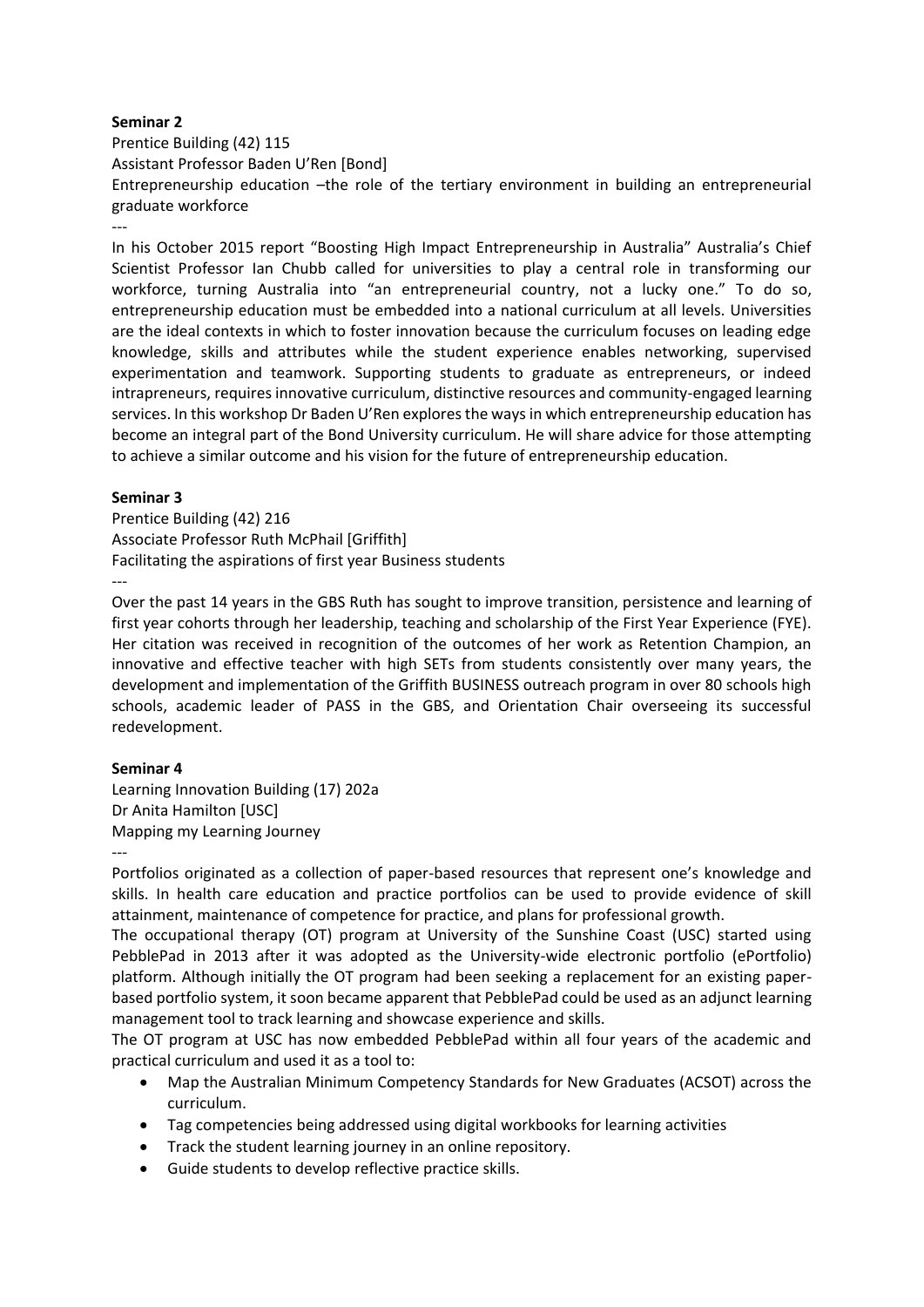Showcase student experiences and skills as they prepare to enter practice.

Developing an ePortfolio that students can use for entry to practice was broken into two phases; the early education phase (focusing on tracking learning) and the transition to practice phase (focusing on translating learning to practice). This presentation will examine how each of these phases are supported in PebblePad from an academic perspective as well as within practice education. This approach ensures OT students are able to understand and document their individual Learning Journey. Additionally, the presentation will highlight the kinds of technical support that facilitated success and ensured that academic staff felt competent to embed PebblePad in courses.

### **12:00-12:30 Parallel session 2**

### **Seminar 1**

Prentice Building (42) 212

Dr Sanjeev Kumar Srivastava, Associate Professor Johanna Rosier [USC]

A student-led approach to explore and implement immersive-visualisation experiences and design pedagogies across urban planning program and programs with geospatial minor ---

The need has been identified for skill-ready planning and science graduates who can use new and innovative skills to assist critical thinking to solve real world planning issues. The University of the Sunshine Coast is using the opportunity to capitalise on existing facilities and expertise to develop and test innovative immersive, 2D and 3D visualisation tools in Faculty of Arts and Business's Bachelor of Regional and Urban Planning (BRUP) and Faculty of Science, Health and Engineering's geospatial minor in the Immerse Laboratory (features six overlapping projectors displayed over a 20m, 3-sided wall with surround sound), the Collaboration Studio (technology environment, with a large 3D enabled screen on which multiple sources (table and student laptops, tablets, phones which can be shared), and CAVE2TM (320-degree, immersive, panoramic immersive 3D virtual environment). This project aims to promote student's learning in urban planning through the visualisation of real-world examples and scenarios. This project will test and develop a range of visualisation products that will enhance urban planning curriculum. Additionally, this project will use student led approaches to build on these techniques and skills, incorporating peer feedback to assess the effectiveness of the visualisations for teaching learning and practice.

### **Seminar 2**

Prentice Building (42) 115 Dr Phil Crane, Dr Laurianne Sitbon [QUT]

Let's make this worthwhile for everybody! The Community Engaged Learning and Research initiative at QUT

---

The CELaR initiative at QUT clusters course work students into inter-disciplinary teams to work on a project nominated by a community or industry partner. The projects facilitate student learning around diversity and the delivery of projects that have social purpose. Students and staff have been involved a wide range of disciplines including social work and human services, law, creative industries, information technology, business, built environment and psychology. The relationships formed and insights generated often platform new research partnerships, and publication. This presentation draws on sustained CELaR engagements with the Cherbourg community and the Endeavour Foundation.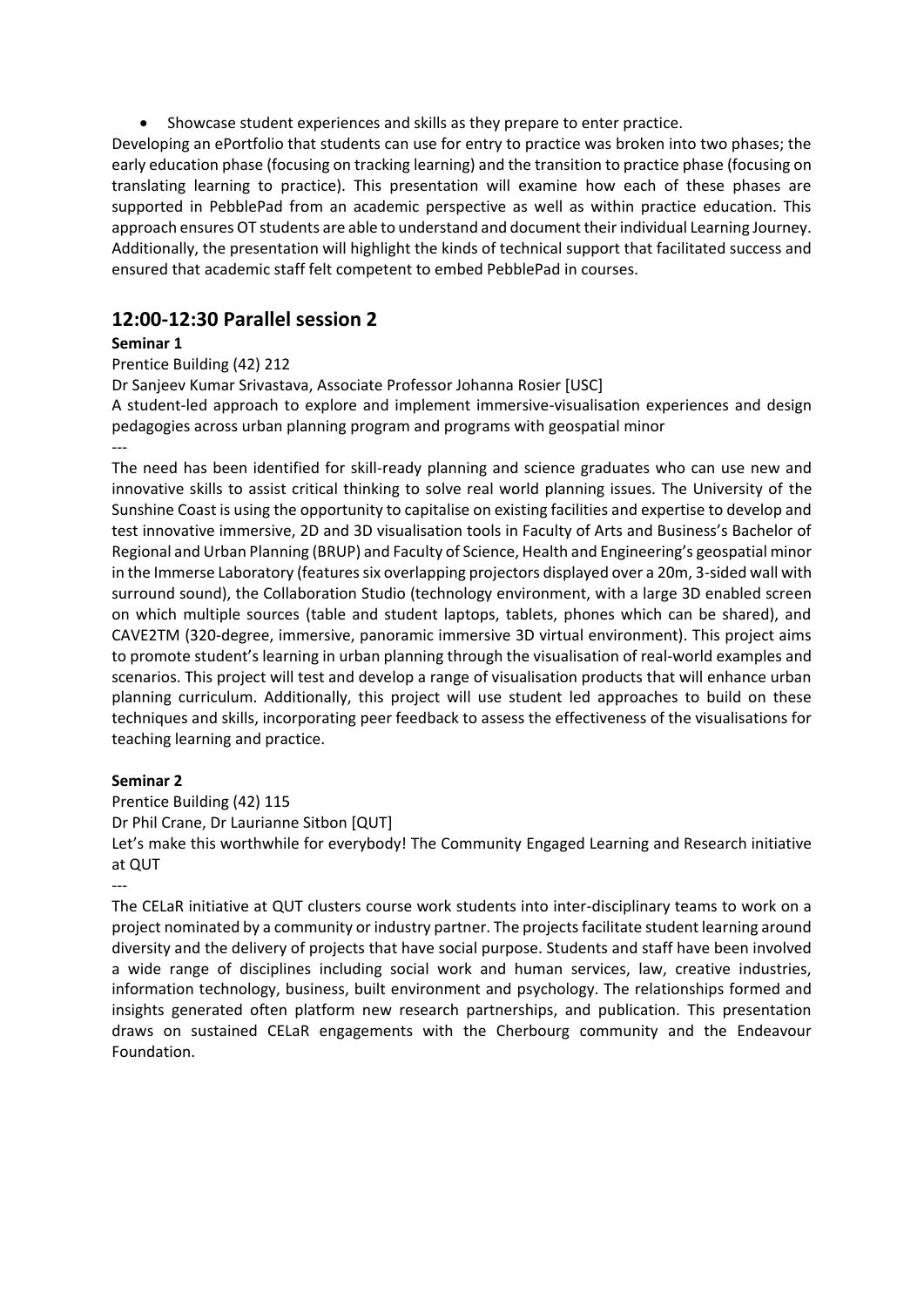Prentice Building (42) 216 Dr Eric Kong [USQ] Team exercise for an online course: Challenges & lessons learned ---

Engaging online distance external students is often a challenge to many academics. An innovative and highly interactive team exercise was developed for an undergraduate online course to enhance student engagement. Through the exercise students worked and interacted in teams to achieve team objectives and thereby learned critical skills that they were meant to develop in the course including sharing knowledge, developing strategic plans and working as effective teams. In the exercise, students were divided into police and prisoner groups whereby they were required to use different resources (i.e. cars, buses, taxis, trains and helicopters) for catching the prisoners or for escaping from the police on a virtual map. The online capacity of the exercise allowed students from domestic and international, metropolitan and regional areas to engage and interact and thus learned from each other. The exercise helped to create an innovative online learning environment that was active, cooperative and engaging to enhance the quality of student experiences. This was evidenced by the students' behavioural, emotional and cognitive engagement (Fredricks, Blumenfeld & Paris, 2004) in the course. For instance, as compared to the previous offers the total number of viewed and posted messages in discussion forums went up 10 times (30,000+ forum messages) after the exercise was introduced. A reflective report was then used as an assessment to assist students making connections between what they were taught in theory (i.e. knowledge worker roles, team learning and strategic planning) and what they needed to practice (i.e. teamwork skills and knowledge sharing), and thereby students will be able to apply knowledge and skills to demonstrate autonomy, well-developed judgement and responsibility particularly in contexts that require self-directed work and learning. Challenges and learned lessons of using the exercise and the report for the online course will be discussed in the presentation.

#### **Seminar 4**

Learning Innovation Building (17) 202a Ms Sharon Liddell and Dr Julie Fleming [CQU] Feeding forward: from 3-50% response rate in five years ---

Harvey states that "to make an effective contribution to internal improvement processes, views of students need to be integrated into a regular and continuous cycle of analysis, reporting, action and feedback" (2003, p. 4). Students are therefore critical stakeholders in the course evaluation process by providing meaningful feedback about their experience, leading to improvements in learning and teaching. At CQUniversity, we have increased our response rate from 3 percent in 2010 to an average of 53 percent in 2015. With such a significant increase in course evaluation data, it is important to ensure that all stakeholders (students, educators, senior managers) utilise the data and listen to the stories we are being told about our learning and teaching. This presentation will unpack our successfully integrated online course evaluation process and will then showcase how this data feeds into a number of quality practices.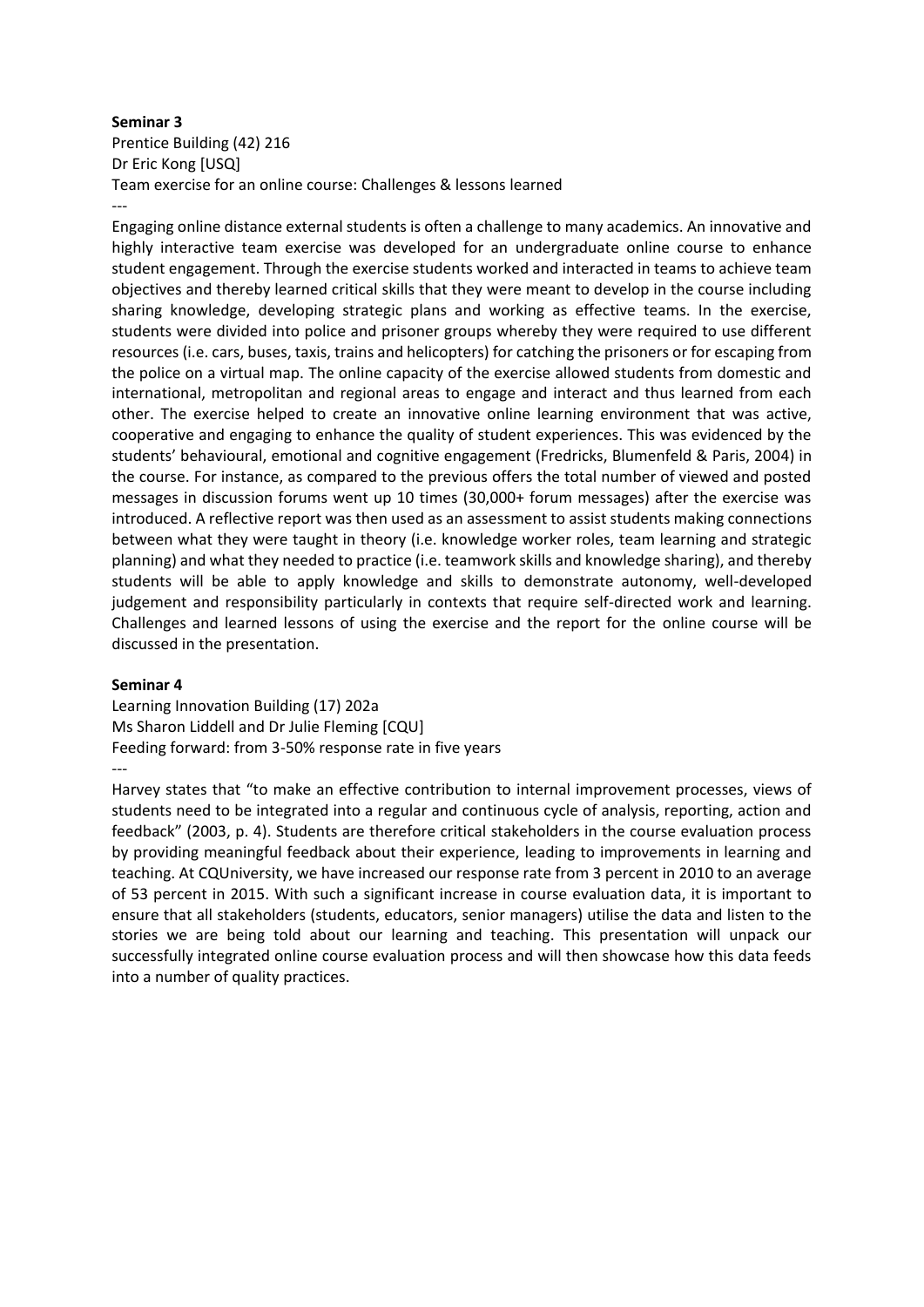### **12:30-1:00 Parallel session 3**

#### **Seminar 1**

Prentice Building (42) 212

Dr Thea van de Mortel, Dr Judith Needham, Ms Kate Barnewall, Ms Jennifer Patrick [Griffith] Supporting nursing students in Prison Health placements ---

Offender populations tend to come from disadvantaged backgrounds, have higher levels of mental illness, substance misuse, chronic disease, communicable disease and disability than the general population, and have a disproportionately high representation of indigenous Australians. Thus Prison Health Services settings potentially offer a suitable mix of experiences for third year nursing students. However, there is little relevant literature on supporting nursing students placed in such settings, particularly in Australia. The study aim was to investigate students' experiences of a prison health placement in order to inform strategies to support them in this setting. Qualitative data were collected via surveys and interviews. Sixteen of 46 students (response rate 34.8%) who were placed in one of four major metropolitan correctional centres provided qualitative responses on their experiences.

Students valued the ability to increase their clinical skills through a range of strategies such as practising to their maximum scope of practice, practicing autonomously, and practicing particular important skills. They also greatly valued feeling included as part of the clinical team, having the opportunity to practice in a different environment, and the supportive qualities and behaviours of some of the facility staff. Aspects that students found challenging included the emotional state of the clients and knowing how to deal with them, staff conflict, and a perceived lack of staff empathy towards prisoners. Aspects of the environment were also seen as difficult including sites that were too quiet or too busy, safety and security aspects, feelings of isolation, and a lack of resources. Students reported feeling underprepared for the placement. Various recommendations are made to improve support of students in this setting.

### **Seminar 2**

Prentice Building (42) 115 Dr Susanne Schmidt, Dr Kelly Matthews [UQ], A/Prof Jennifer Firn, Ms Karen Whelan [QUT] Student experiences with contrasting first year science programs ---

Uninspiring teaching is deemed a main reason for declining interest in STEM education. This trend is alarming modern societies that rely on a science-literate populace. In Australia, there are educators and government leaders who agree that STEM education has to transcend low-level factual recall and develop the skills required to solve complex problems, work in teams, recognise and generate evidence-based arguments, and interpret and communicate information and knowledge. Interdisciplinarity is an avenue for curriculum innovation. Interdisciplinary education transcends a single disciple focus in a given course or across a program. Reasons for favouring interdisciplinarity over single disciplines include that many of todayâ€<sup>™</sup>s scientific endeavours breach discipline boundaries.

It is argued that discipline separation stands in the way of addressing complex problems, and that interdisciplinary teaching and learning provides relevance and context. Proponents of interdisciplinary teaching claim that students are more engaged and motivated and achieve better learning outcomes, but this claim has received little evaluation. We addressed this knowledge gap by comparing the entry semester of the first year science program at two comprehensive Australian universities: one being discipline-focussed and the other interdisciplinary. We quantitatively explored student experiences with an on-line questionnaire (Science Student Skills Inventory) that requires students to reflect on core graduate learning outcomes. Statistically significant differences between cohorts' experiences were observed. Students in the discipline-oriented curriculum reported higher perceptions of scientific knowledge and ethical thinking while students in the interdisciplinary curriculum stated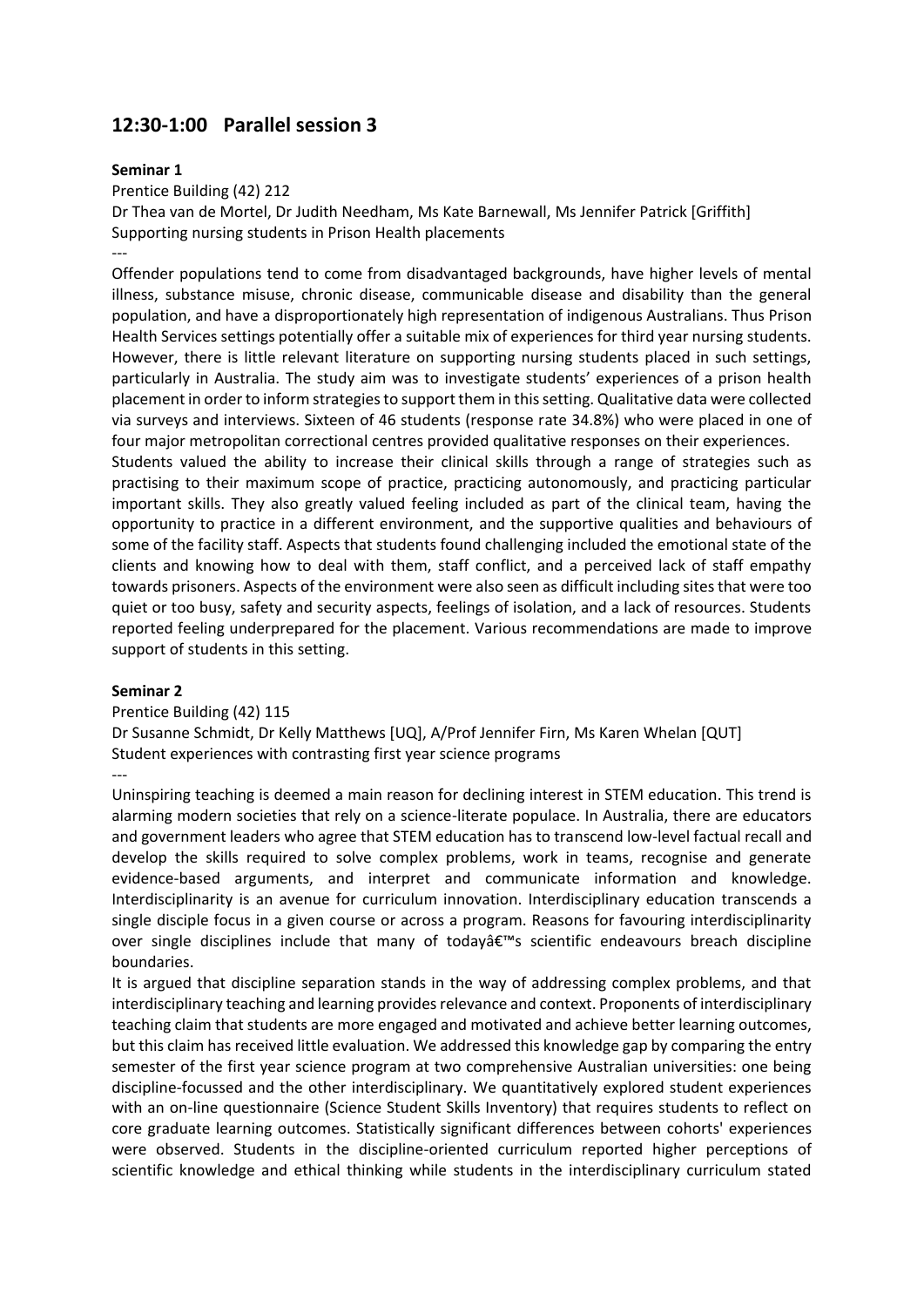higher perceptions of oral communication and teamwork. Further insight into student perceptions of their respective programs was gained from short-answer questions relating to scientific creativity and thinking. We discuss the educational outcomes of both curricula and implications for curriculum development.

#### **Seminar 3**

Prentice Building (42) 216 Dr Andrea Lynch [JCU] Graduate Communication Skills: Strengthening the Evidence Base ---

Since the introduction of the Higher Education Standards Framework in late 2011, many higher education institutions have developed strategic plans for addressing the communication skills of all students. However, these practices can be fragmented and not considered as core business within learning and teaching. The challenge for institutions is in identifying, monitoring and evaluating best practices for assuring communication skills needed for employment or further study. There is little publicly available information that can guide institutions towards best practice approaches and effective strategies for monitoring and evaluating those approaches. This presentation identifies the preliminary findings from an ongoing Office for Learning and Teaching strategic priority project that aims to identify evidence-based approaches that increase the impact on student learning and are sustainable and scalable within subjects and degrees. In the initial stages, the multi-university project team has conducted national workshops, interviews with a range of academic leaders and industry representatives, and undertaken an extensive literature review. The final report will be available in late 2016.

#### **Seminar 4**

Learning Innovation Building (17) 202a Mrs Karen Peel and Mr Brad McLennan [USQ] Practising what we teach: A collaborative approach to transform pre-service teachers learning beyond the educational institution to the teaching profession ---

Two experienced teachers and teacher educators from the University of Southern Queensland, Australia, trialled the design and delivery of an initial teacher education course in the field of behaviour management. They modelled best practice in collaborative teaching, with the desire to impact on the development of pre-service teachers professional knowledge and skills to manage supportive learning environments. Waters and Burcroff (2007) contend that university lecturers need to practice what they preach (p.306), when it comes to modelling to their students the value of collegial collaboration and team teaching. The course was delivered in Semester 1, 2016, to a large cohort of over 600 students at the Toowoomba and Springfield campuses, and in the on-line mode. What was unique about this offering was the collaborative approach to delivering the on-line lectures and the structure of the workshops, on-line and on campus, which aligned explicitly the course content, effective pedagogy and authentic assessment. The initiative for teaching and learning in this trial reflects a move away from a predominately solitary, self-contained teaching culture to the sharing of and reflecting on practices that instil the pre-service teachers love of learning. In addition, the behaviour management course was designed successfully to coordinate the teaching and marking teams by promoting collective responsibility and professional relationships. The purpose of this presentation is to provide an insight into the building of this culture of collaboration and connected learning, as a pedagogical approach that has an inexplicable relationship with cultivating positive learning environments. Aimed to practice what they teach, the teacher educators operationalised a motivational framework that is at the heart of their learning and teaching philosophy. Accordingly, the pre-service teachers reported that the teacher educators dispositions and realistic practical examples gave them confidence to emulate and transfer the learning into their developing teaching practice.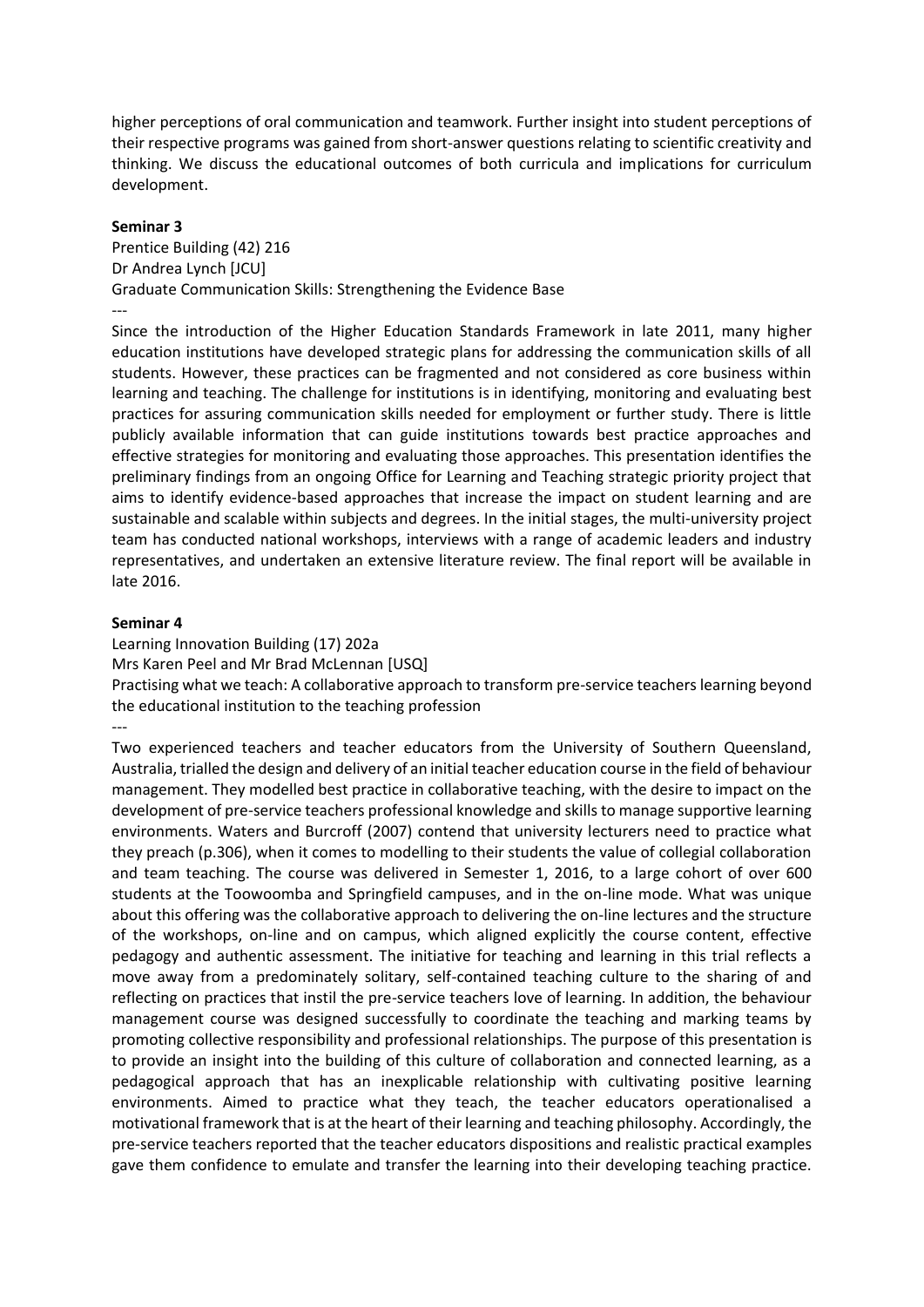The broader impact from this trial is that the teaching context experienced by the preservice teachers will influence their learning, and their learning will influence the learning environments that they create (Loughran, 2016). Loughran, J. J. (2016).

# **1:00-1:45 Lunch (provided)**

### **1:45-2:30 Keynote Speaker**

Professor Suzi Derbyshire [QUT] Connected, creative, courageous: new models of leadership for learning Room 212 and 07-326 (Interactive video link)

---

It is, in the words of Malcolm Turnbull, an 'exciting time' to be a university educator. We hear predictions of massive disruption on an almost daily basis; predictions that challenge the role and relevance of universities and that forecast seismic shifts in the nature of global employment. Much of this disruption is closely connected to technological innovation. Thanks to the combination of our extraordinary human ingenuity and rapidly evolving computing power, we are now able to connect and co-create in ways many of us couldn't even have imagined a decade or so ago. That brings with it very real opportunities and very real challenges for educators. In this interactive session, we will consider the drivers, enablers and capabilities needed to develop new models of connected, creative and courageous leadership for learning.

### **2:30-3:00 Parallel session 4**

**Seminar 1**

Prentice Building (42) 212 Dr Chris Landorf [UQ]

Re-connecting students to construction sites through an 4-dimensional digital learning environment ---

This presentation describes an Office for Teaching and Learning funded project that developed of an interactive digital learning environment for students in construction-related disciplines. The 4D environment provides access to 3-dimensional digital photographic surveys undertaken at weekly intervals (four dimensions) during the construction of the University of Queensland's Advanced Engineering Building. The 4D environment incorporates additional resources associated with construction including technical drawings, time-lapse videos and interviews. A variety of innovative learning activities and assessment strategies were trialled across eight courses, four disciplines and four year-levels as part of the project. This represents an engagement with over 1,300 students enrolled in on-campus and distance learning modes. Results demonstrate that the 4D environment had a positive impact on students' understanding of the construction process, facilitated collaborative learning and helped to contextualise theoretical material. Results also indicate the need to further investigate the impact of the 4D environment on critical thinking skills and work-readiness, and to develop additional teaching approaches.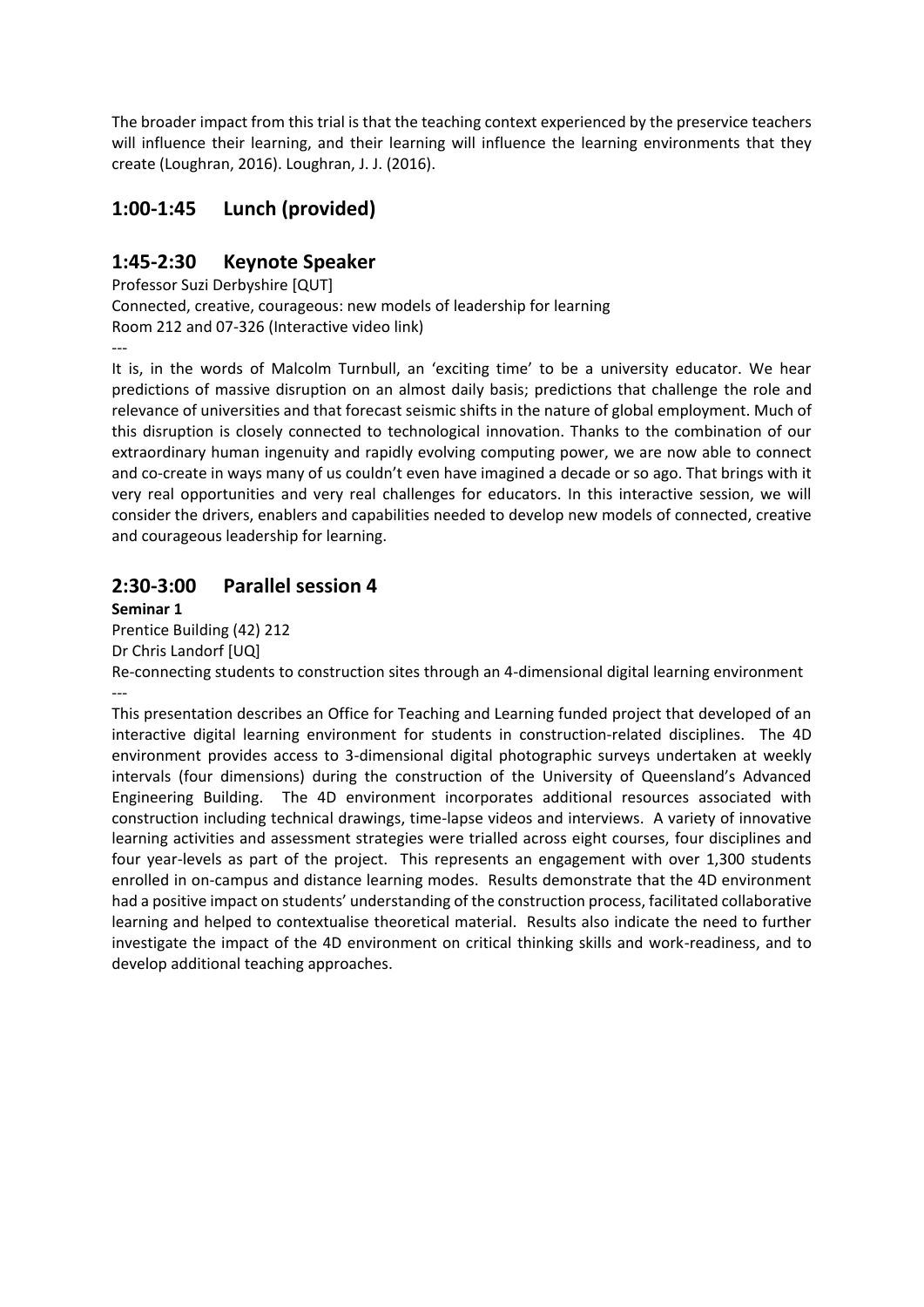Prentice Building (42) 115 Professor Jill Lawrence [USQ] Leveraging learning and teaching awards and citations: a journey of participant observation ---

The Australian Learning and Teaching Awards and Citations offer a multiplicity of opportunities for recipients, often far beyond their imagining. This is because, like ripples radiating from a single stone cast into a pond, winning an award enhances credibility and authority that cumulatively build a professional profile. In the promotion dimension of teaching and scholarship, for example, an award presents the ultimate in peer review at national level, leading to a national and or international presence and keynotes. In the research dimension, Awards can furnish connections and networks, providing accumulated expertise and experience for research projects and grants. In the service dimension, Awards can lead to leadership, mentoring and management, for example representing and advocating for disciplines, institutions and higher education itself. If an award net is cast across Australia examples pop up from almost every institution. An application is a lot of work, but regardless of the outcome, there is the advantage of personal and professional growth that can make a difference.

### **Seminar 3**

Prentice Building (42) 216 Professor Elizabeth Cardell, Dr Neil Tuttle, Professor Andrea Bialocerkowski [Griffith] Simulated Learning in Allied Health Programs: Different Purposes for Different Professions ---

In recent years, simulated learning has seen growing traction and evidence to support its value as a bridge between classroom learning and real-life clinical experience. It offers a skills-based experience in a safe and secure environment through the imitation of reality, thus enabling students to more readily execute skills and manage scenarios when they occur in a clinical setting. Students have the freedom to make mistakes and learn from them, without the sometimes-critical aspect of making a mistake with a real client. Further, the opportunity for educators to manipulate a range of variables is vast; therefore, customisation of the simulated experience to suit different learning outcomes and program needs is easily achievable. In November 2011, the School of Allied Health Sciences at Griffith University secured funding for a project to embed simulated learning experiences into their physiotherapy and speech pathology programs to build capacity in clinical placements. Subsequent funding success saw four other health professions join this simulation project. However, each profession had differing training needs for their students. Therefore, this presentation will showcase the range of simulated learning activities undertaken and their different purposes across the four allied health professions of physiotherapy, speech pathology, nutrition and dietetics, and exercise physiology and highlight how one methodology can propagate and adapt into different forms. The common methods and frameworks to achieve consistency across the project and the capacity to compare outcomes across professions will be outlined along with the individual differences around location of the simulations, timing, and task types. Data pertaining to student learning, reactions (confidence), and behaviour (changes in performance) will be presented that support both the continuation of these simulated learning experiences and their value as a bridge to transition students into the world of clinical practice.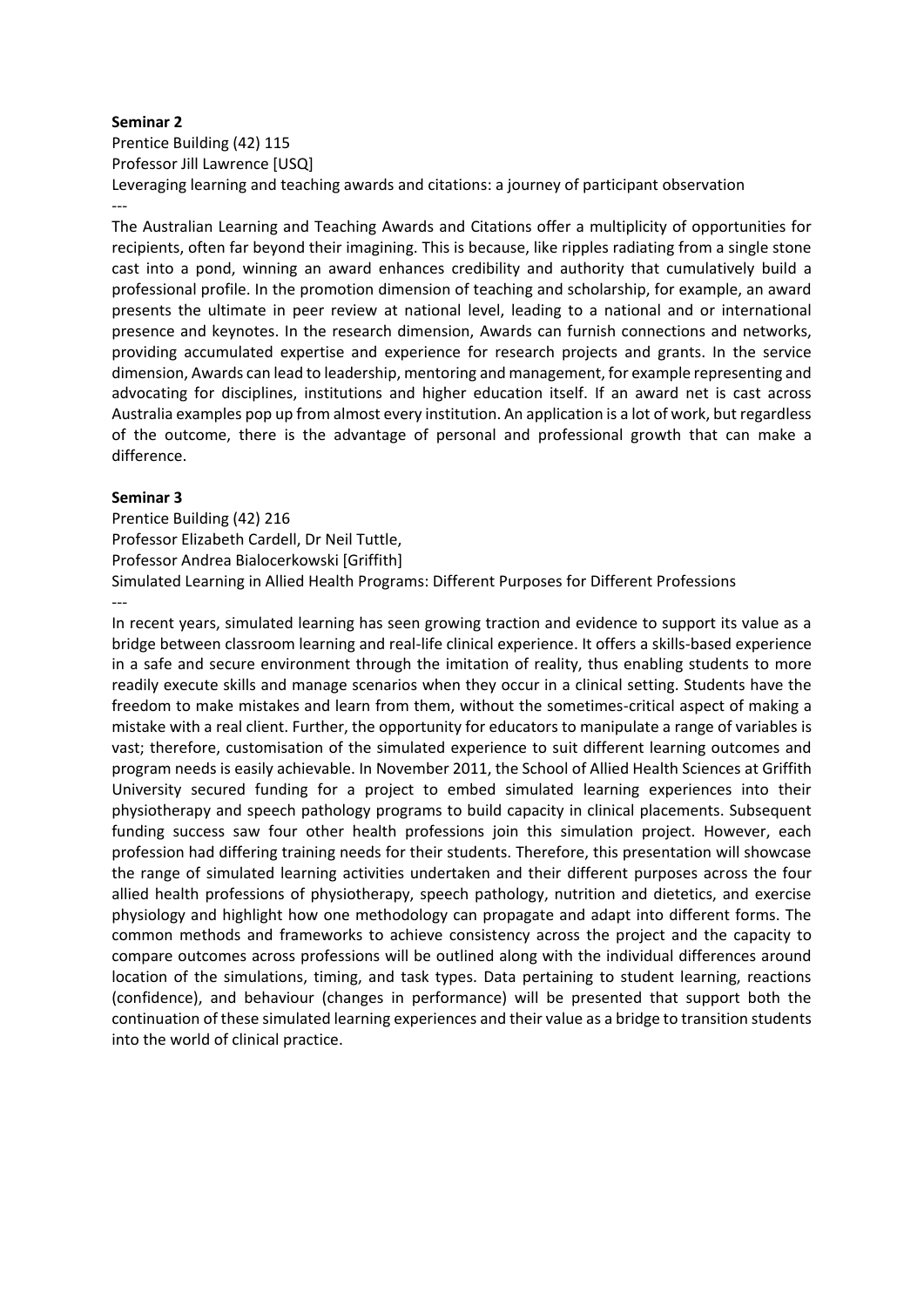Learning Innovation Building (17) 202a Ms Caroline Cottman [USC] Extending the ripples on the pond by inspiring and motivating scholarly teaching ---

Undertaking the Citation application process meant intense and thoughtful reflection on my practice. In adopting the metaphor of ripples on the pond, I became very conscious of the intended and hidden consequences of my practice as an Academic Developer.

All of my professional conversations have consequences: how I lead and facilitate professional learning with my colleagues, and with the wider academic community has an impact on future practice of teaching and learning. I am working to make a difference with whatever activity I undertake. From single pebbles dropped into the pond, my ideas, prompts and actions can have far-reaching effects on practice and conceptual understandings in the minds of my academic colleagues.

I have become aware that single discussions can lead to magnified outcomes. Talking with an academic can lead to changes in how they utilise questions in their class or how they might provide explicit feedback to learners; these impacts indicate the direct effects, and then lead on to more transferred effects - how one academic influences their teaching team and therefore has a broader influence on quality learning experiences for students.

The evidence of these changes is realised in multiple ways: when academics respond how a workshop session or conversation influenced their practice. When partnering with academics in the Peer Assisted Teaching Scheme (PATS) and undertaking peer observation of their classroom activity the debriefing conversations influence how learning activities are explained and constructed. Photovoice strategy gauges longer term consequences from professional learning activities.

The challenges facing facilitators of quality teaching practice are constantly evolving, embracing opportunities to further generate ripples, and confirming how ripples become ever-increasing circles in the future.

### **3:00-3:30 Parallel session 5**

Seminar 1

Prentice Building (42) 212

Dr. Jenny Ostini & Dr Luke van der Laan [USQ]

Enabling innovative postgraduate research: critical foresight and strategic considerations for university leaders

---

Innovative postgraduate research is an outcome, not a means in itself. It requires necessary preconditions to flourish in the higher education system. Neither the system underpinning postgraduate research nor the students themselves can make this happen. Rather, the worldviews and assumptions of leaders as decision-makers who continually build, amend and deconstruct higher education systems, are critical precursors to nurturing innovative postgraduate research. There is almost universal agreement that universities are fundamentally important to the overall progress and development of a nation and are a collective barometer of global human progress. They are vital in shaping global, national and local futures. The impact of universities is broader than their traditional remit and encompasses a full diversity of ecological, social and economic outcomes. Universities have a pivotal role in achieving a shift from traditional sources of wealth to new service models, radical innovation and small and medium enterprise development. Disruptions faced by society are also disrupting traditionally monolithic and 'slow to change' university institutions.

This necessarily challenges university leadership. While many still regard the world as thriving in the Information Age, it has been suggested that we have already transitioned into a new age, the Conceptual Age. Universities will need to address this shift to economies dependent on conceptual workers through their education model(s). A new profile of university leadership is rapidly emerging to enable the emergence of innovative postgraduate studies to meet this need. This paper explores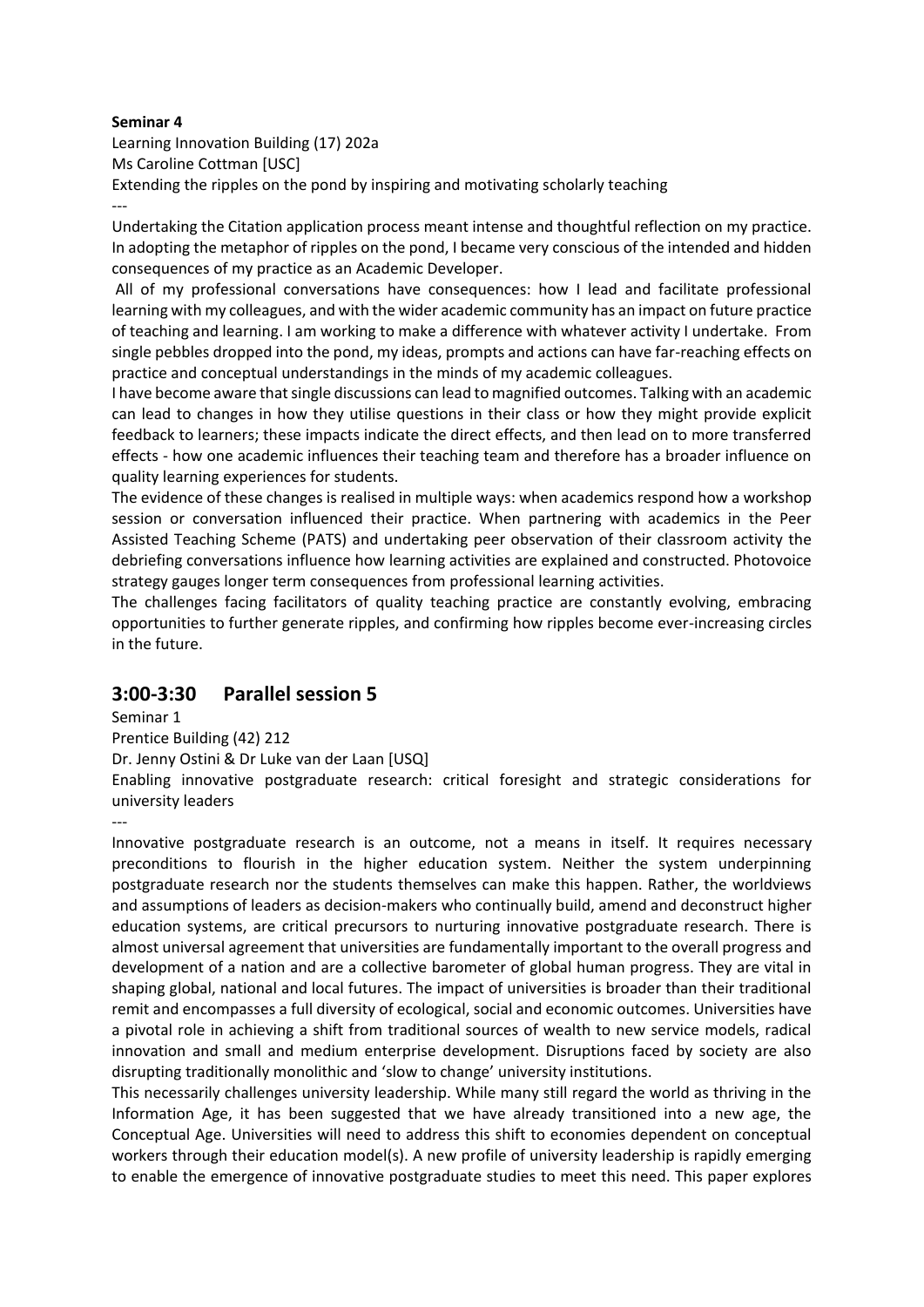the notion of 'third generation postgraduate studies', how it works and what paradigms university leaders need to cultivate this critically important dimension of higher education to the advancement of communities, workplaces, innovation, the economy and ultimately societal advancement.

#### **Seminar 2**

Prentice Building (42) 115 Dr Eve Klein [UQ] Reimagining Curriculum: Teaching Classical Musicians Collaboration, Improvisation, Performance and Composition though Laptops and Mobile Devices.

--- This session will present a curriculum mapping of Australian undergraduate music technology courses to highlight trends and gaps in curriculum design as aligned to the Australian Qualifications Framework. It will then discuss ways the University of Queensland has rethought its curriculum to respond to the changing skill requirements and industry contexts classical music graduates are facing. This new curriculum is highly practical, and focused on developing skills in collaboration, improvisation, performance and composition using available technologies including laptops, mobile devices and social media platforms. In particular, the program is utilizing Ableton Live, Push 2 and Linkenabled mobile apps in the creation of new performance ensembles and as the focus of creative-music making laboratory classes. By teaching musicians how to apply technology in a flexible and adaptive way, they gain experience transforming their musical skills across a variety of contexts and mediums relevant to careers in the music industry, media, community arts and education sectors. This pedagogical approach is being evaluated through a series of pilot studies for its effectiveness and transferability to other practice-centred disciplines within the Australian tertiary sector. The initial results and a showcase of student work will be presented for discussion at QUES.

#### **Seminar 3**

Prentice Building (42) 216 Dr Peta Salter [JCU] Local/Global learning: Curriculum and pedagogical frameworks to develop global perspectives. ---

This presentation engages with key findings of an OLT Strategic Priority grant that interrogated students' community-based learning in domestic and international settings to evaluate curriculum and pedagogic practices that enhance students' global understandings and perspectives. Unlike previous staff-centred studies, (Leask, 2012; Leask &Wallace, 2011; Gothard, Gray &Downey, 2012; Mak & Barker, 2013), this study focussed on student experiences and dispositions towards intercultural understanding and global perspectives, as a necessary precursor to engaging with these initiatives. Service learning, a community-based learning pedagogy that has the potential to orientate students to global perspectiveswhile still addressing local needs (Bamber & Pike, 2012), was explored as a curriculum framework that can act as a catalyst for developing and at times challenging (Dewey, 1966; Freire, 1970; Merzirow, 2000) students' dispositions.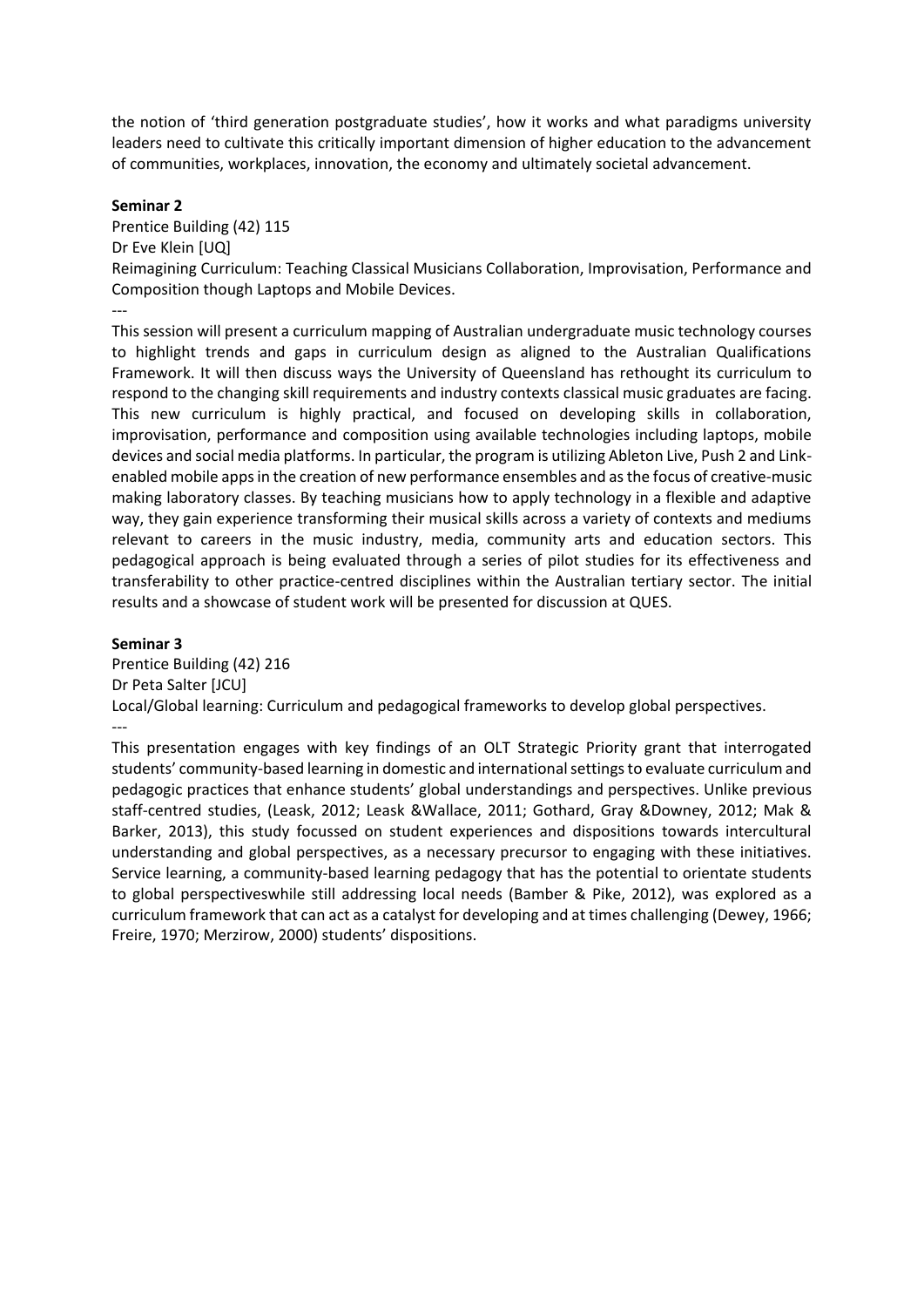### **4:00-4:30 Parallel session 6**

**Seminar 1**

Prentice Building (42) 212 Dr Raina Mason [SCU] The CAFÉ Toolkit: Improving courses and resources by applying Cognitive Load Theory

---

Complex topics are often difficult for students to learn. Good learning design can make a significant difference to student learning, but academics need simple tools to help design resources and curriculum. Cognitive Load Theory (CLT) provides a theoretical approach that we have applied in a range of Information Technology units, resulting in improved pass rates and student feedback. CLT is highly pertinent to the increasingly popular flipped classroom approach, providing a theoretical basis for design of engaging pre-class activities. To share CLT as a pedagogical approach we developed the CAFÉ Toolkit (Cognitive Assistance Factor Evaluation). This website provides easily applicable information about CLT and its application to learning design, as well as self-assessment tools that educators can apply to their own courses or learning materials. This presentation will introduce CLT and its application to learning design and the CAFÉ Toolkit.

### **Seminar 2**

Prentice Building (42) 115 Associate Professor Lydia Kavanagh, Associate Professor Carl Reidsema, Associate Professor Peter Sutton [UQ] Supporting Student Teams: Processes and Tools

---

Teamwork is an essential skill required of all our graduates and its development requires purposeful practice over extensive periods of time in a variety of situations. Our degree programs must therefore provide ample and intentionally designed opportunities for students to practice and develop this competency by tackling authentic and complex challenges as multi-disciplinary teams. But too often we fail to provide the facilitation, instruction and mentoring necessary to support our students in their journey. This talk will cover both the process and the embedded online tools that have been designed and effectively utilised to proactively ensure team success. The talk brings together the outcomes of two recent Office for Learning and Teaching projects: one specifically focused on the development of teamwork, and the other around the development of online tools that support students in their learning within complex, authentic student-centred flipped classrooms.

Specifically we will talk about: TeamAnneal, a tool for purposeful team allocation and how this underpins team success; WebPA, a tool to allow peer assessment and the identification of dysfunction, and how this needs to be dovetailed with mentoring and assessment; the Learning Pathway as an embedded method to facilitate effective self-management and support and encourage student autonomy; Teams101x, a MOOC, that can be used in a number of ways to inform and support students; and MOOCchat, a collaborative peer learning tool for increasing student learning gains. More information regarding these tools, most of which are freely available for dissemination, can be found on the eLIPSE website [\(https://www.elipse.uq.edu.au/\)](https://www.elipse.uq.edu.au/)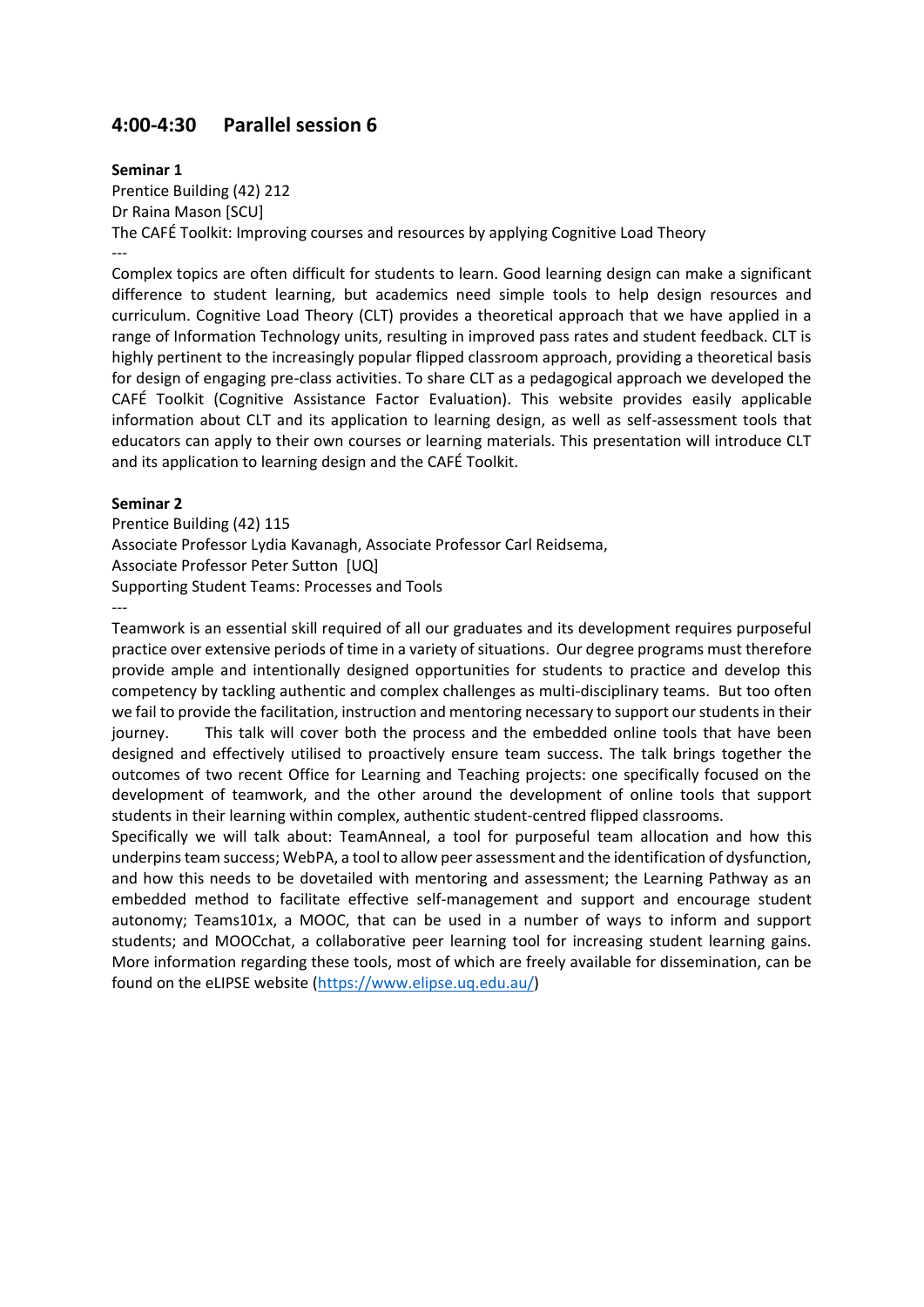Prentice Building (42) 216

Dr Mary Tom, Dr. Michael Cowling and Kenneth Howah [CQU]

Transition to Electronic Exams in a Geographically Diverse Australian University: Issues and Challenges ---

Electronic exams (e-Exams) where students can use their own computers (BYOD) seek to address the digital preference of contemporary student population, and transition from the decades old examination practices in line with other assessments. Despite this, students, academics, administration staff, and other faculty members are hesitant to embrace this change due to lack of confidence in successful transition. In addition to customization of IT systems and applications, such a transition involves student adoption, changes in exam paper design, appropriate design of invigilation procedures, most compatible conduction of examination with existing procedures, and design of new procedures for collection, marking, and storage of exams. The authors share their experience after conducting two trials involving four courses and 50 students across two semesters, and going through the process of obtaining formal approval for a research project to conduct further trials over three years. This experiential knowledge could be valuable for others who may have to follow this transitional path. Some of the challenges include: getting student participation, obtaining approval from examination office who is responsible for the conduct of exams, overcoming equity issues for distance education students, proving scalability of the pilot implementation, and comparative tangibility, and finally, involving champion course coordinators to use their courses for experimentation. Therefore, very detailed design of implementation methods, with clear understanding of change management becomes mandatory for success as outlined in this paper.

### **4:30-5:00 Parallel session 7**

### **Seminar 1**

Prentice Building (42) 212

Dr Margarietha Scheepers [USC]

Multi-disciplinary experiential entrepreneurship model (MEEM): Empowering students to create the future through experiential entrepreneurship

---

Digital disruption is radically transforming numerous industries, making many current business models obsolete and eliminating 60-70% of jobs. This requires universities to adapt the way in which they prepare graduates to develop novel and adaptive thinking skills. Experiential entrepreneurship empowers graduates to be confident, innovative and proactive, ready to create the future in emerging sectors. The multi-disciplinary experiential entrepreneurship model (MEEM) trialled and evaluated an entrepreneurial pedagogy at USC by bringing an industry innovation, Startup Weekend, to USC in 2014 and 2015, as part of a credit-bearing project. By preparing students for the experience, enabling them to reflect on it and providing scaffolded steps forward significant impact was achieved. The project outcomes included testing the multi-disciplinary experiential entrepreneurship model MEEM and the provision of an engaging, authentic learning experience for business, journalism and design students giving students the opportunity to create authentic industry networks and gain insight into current industry trends. Students developed an entrepreneurial mindset of being creative, adaptive, testing assumptions and building a project or venture iteratively to reduce risks. Collaboration with students from other disciplines was facilitated and students' employability was enhanced. Partnerships between USC and the Sunshine Coast economic community were developed and strengthened and for students this resulted the development of professional relationships with business mentors and access to new venture resources, guidance, as well as enhanced job opportunities.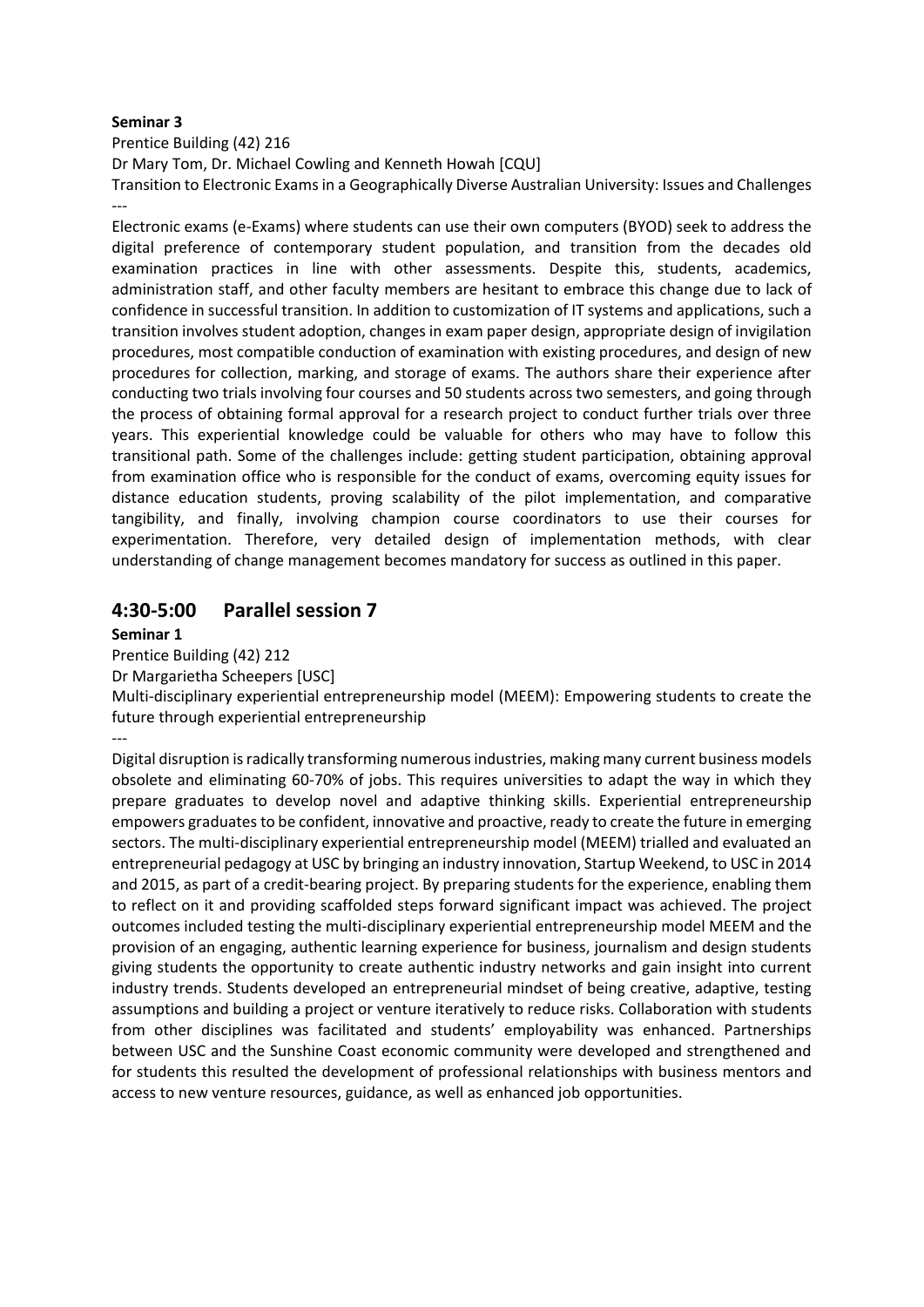Prentice Building (42) 115 Associate Professor Helen Farley [USQ] Making the Connection: Taking Digital Higher Education to Prisoners ---

Since 2013, the Making the Connection project has introduced digital technologies into prisons across Australia to improve access to higher education for prisoners. Led by the University of Southern Queensland, the project has supported incarcerated students to develop digital literacies, thereby preparing them for the workforce or further study upon release from custody. The project have developed and deployed interactive course materials and activities on digital technologies that don't require internet access, which is prohibited in most Australian prisons. Courses are delivered using a modified version of the university's learning management system, deployed via notebook computers or a server networked into prison computer labs. The project improves the learning experiences for prisoners across Queensland, Western Australia, New South Wales, Tasmania and the Australian Capital Territory. The project specifically addresses Indigenous overrepresentation in prisons by providing culturally appropriate courses. Five programs of study have been made available: the Indigenous Higher Education Pathways Program, the Tertiary Preparation Program, and three diploma programs (in Arts, Science and Business Administration). To date, Making the Connection has attracted 699 enrolments (with 246 enroled in semseter 2 2016), supporting the university's strong social justice agenda. It has also developed career planning resources to assist prisoners in re-imagining their lives post-release. This paper describes the development of the processes, technologies and courses used in the Making the Connection project, together with education officer and student responses to the project.

#### **Seminar 3**

---

Prentice Building (42) 216 Professor Stephen Colbran [CQU] Learning through visualization

Exploring visual approaches to learning including flashcards, storyboards, cartoons and comics, animation and simulations. The benefits and problems associated with each visual approach is explained. The future of simulations and data analytics is also discussed, together with models for their implementation in professional education.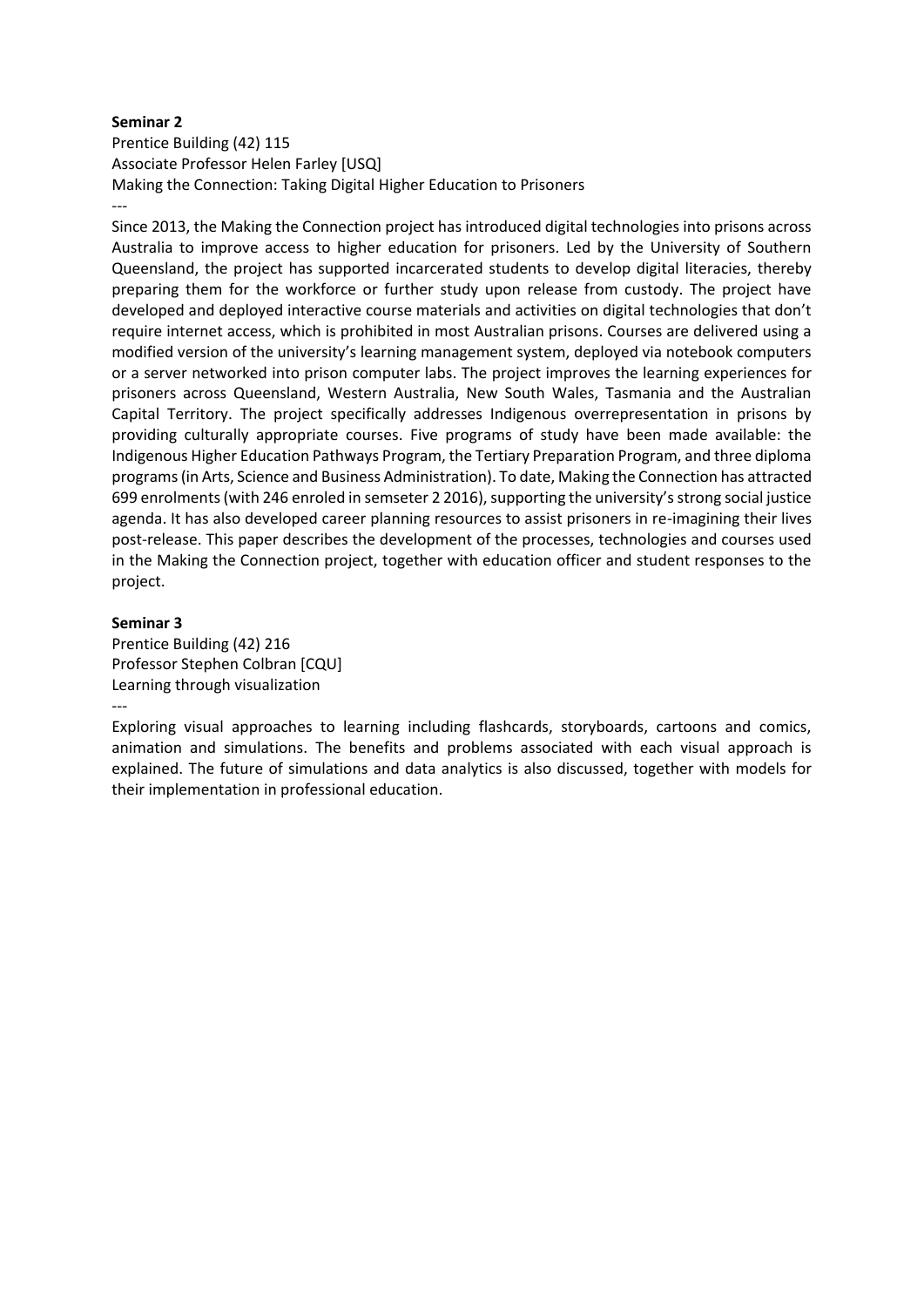# **Tuesday 27 September**

# **9:00-9:15 Registration and morning coffee**

# **9:15-10:00 Keynote Speaker**

Professor Karen Nelson [USC]

Shaping the 21st century (C21) student experience at regional universities Room 216

---

Student attrition in higher education continues to be a concern for universities and funding bodies. Some of this concern focuses on the completion rates of students, who when grouped by their demographic characteristics (e.g. regionality and socio-economic status), have poorer outcomes compared with their (non-equity group) peers. This three phase, eight-institution project investigated how learning, teaching and student experience (LTSE) initiatives positively influence the 21st century student experiences. We were particularly interested in identifying how LTSE initiatives work to combat previous disadvantage. Using Ella Kahu's (2014) Framework for Student Engagement as the basis for the conceptual and analytical work, the first phase of the project interrogated assumptions about current data collections and identified information gaps in these existing data sets. The second phase, a series of qualitative case studies, investigated how eight key institutional initiatives influence student engagement. The third phase of the project was a cross case analysis to identify trends and patterns in the combined collected data. This cross-case analysis signalled key findings, identified essential practices, developed a series of six recommendations for institutions, and provided three pieces of advice for the sector. Drawing on an in-depth evidence-based analysis, this project has delivered new understandings about the processes and mechanisms critical for student engagement, success and retention. Although the participating institutions were regional universities, the use of a common analytical framework means that the finding are generalizable more broadly and are relevant to all institutional contexts. Consequently, the key findings of this project have the potential to optimise teaching, learning and student experiences practices across the sector to ensure that all students engage in learning experiences that equip them for university success and life in a C21st world.

# **10:00 - 10:15 Morning tea (provided)**

# **10:15 – 11:00 Keynote Speaker**

Dr. Thomas Carey [Visiting Academic, USA]

Adventures toward Signature Outcomes for Distinctive Excellence in Teaching & Learning Room 216

---

Each of our institutions wants to provide an excellent teaching and learning environment – and usually claims to be already doing so. How can a program, a School or an institution stand out from the crowd in teaching and learning? This presentation describes several initiatives in North America where new Signature Outcomes are being applied to develop and document distinctive excellence in student capability, resulting from innovative features of teaching and learning environments. These examples – with some research evidence but mostly works-in-progress – reflect different missions, needs and opportunities: a nationally-recognized U.S. engineering school, a regional university of technology and applied sciences in California, two Faculties of Arts and Humanities in Vancouver (Canada) universities and a pilot study involving a 'Creative Campus' in the Toronto area. There is a common framework and a shared sense of adventure…but no blueprint yet for success!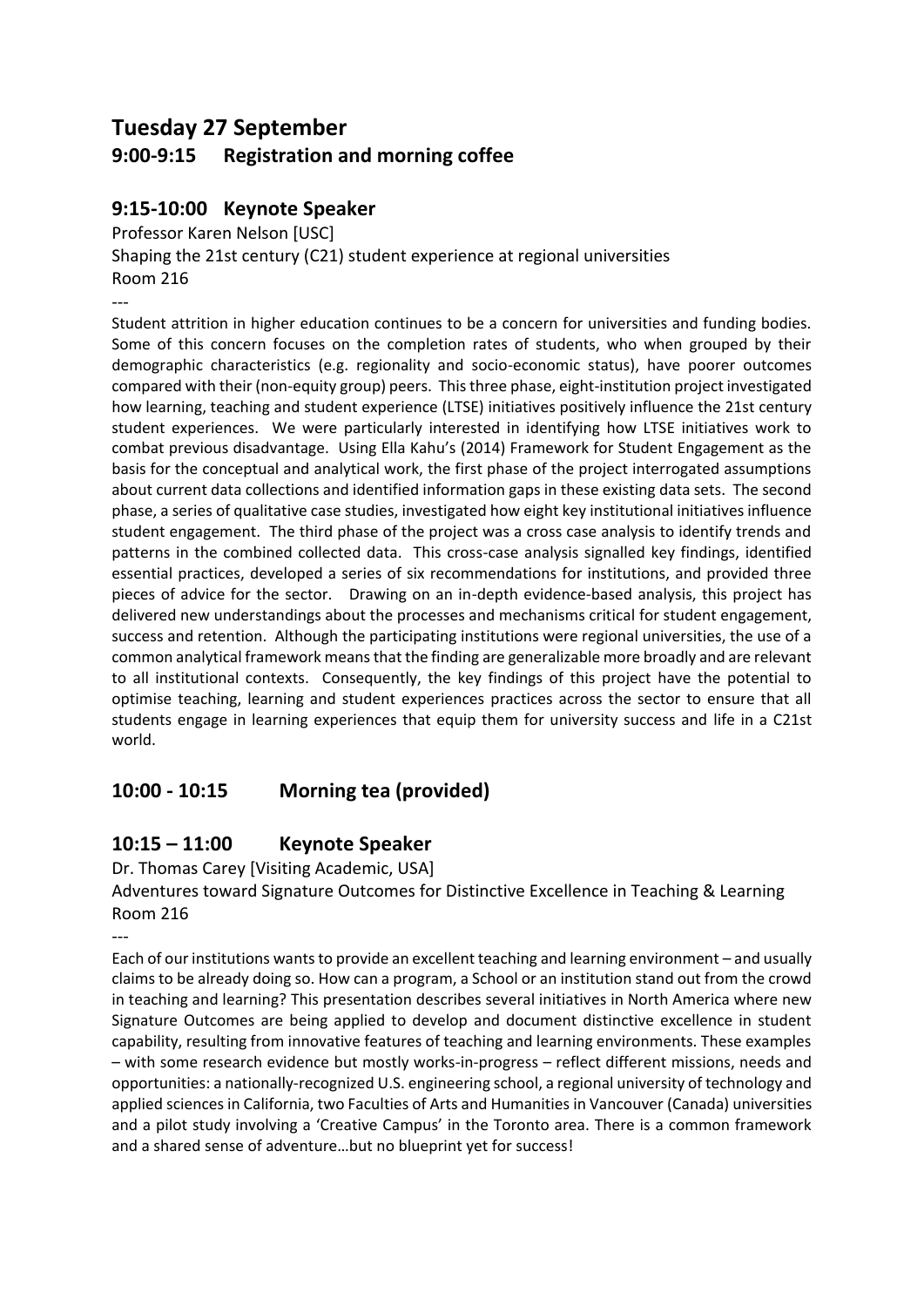### **11:00-11:30 Parallel Session 8**

### **Seminar 1**

Prentice Building (42) 212 Professor Jeffrey Brand [Bond] Reconsidering Minecraft and Constructivism in the University ---

Minecraft is an internationally popular, world-building 3D virtual environment well suited to a wide range of pedagogical projects. Inspired by the use of Minecraft by United Nations Human Settlements Program (UN-Habitat) to help citizens re-imagine their lived environments, I decided to build my small University in Minecraft with students as part of a subject on the Computer Games Industry. As a disrupter to the mainstream interactive games business, Minecraft was both an object lesson and a fruitful and timely mechanism to explore the serious, non-entertainment role of computer games in society and the economy. In addition to building (and discussing the process for building) a simplified facsimile of the university campus with a team of 12 university students, three grade school students, and a lecturer, students "published" their essays and research papers in books, stored in the Minecraft environment. Inclement weather closed the real-world university campus for two days within weeks of starting the project; naturally the entire class agreed to meet, as scheduled in spite of the closure in the newly constructed Virtual Learning Environment (VLE) of the Minecraft University. This talk will reveal what really happened and what virtually could happen as a result of using Minecraft as a VLE now that Microsoft has purchased Minecraft from Mojang for nearly AU\$3 billion and has re-published it in part as an education platform.

#### **Seminar 2**

---

Prentice Building (42) 115 Dr Megan Kek [USQ] A quest for student success - development of a student success framework: The case with an academic student learning assistance unit

Exploring the impact of academic student learning assistance programs or activities on student success at the University of Southern Queensland. Academic student learning assisted programs are constantly challenged because they are often the first to be culled or reduced; particularly, in times of economic downturn or tight budgeting. This presentation will showcase a theoretically driven student success framework that was developed and used to demonstrate the contributions of academic student learning assisted programs and offerings on student outcomes. The framework is underpinned by human development theories, with multiple case studies and mixed methods as the research platform to explore the relationships and the extent of the academic student learning assisted programs, developed and delivered by Learning and Teaching Services (LTS), a centralised learning and teaching unit, on student outcomes. A retention outcome defined in the risk assessment framework Tertiary Education Quality and Standards Agency (TEQSA) was explored.

### **Seminar 3**

Prentice Building (42) 216 Dr Andrew Pearson [Griffith] Laboratory to large classes: researching what 'works' in large foundation year health courses ---

Andrew Pearson is a Senior Lecturer and First Year Coordinator in the School of Medical Science at Griffith University. Andrew is dedicated to positively addressing the challenges of scaffolding the academic success of diverse groups of students with a demanding curriculum. Here Andrew will discuss his journey from research scientist to a teaching focused academic who enhances student engagement and learning of the curriculum of health students. His modules on the chemistry of food,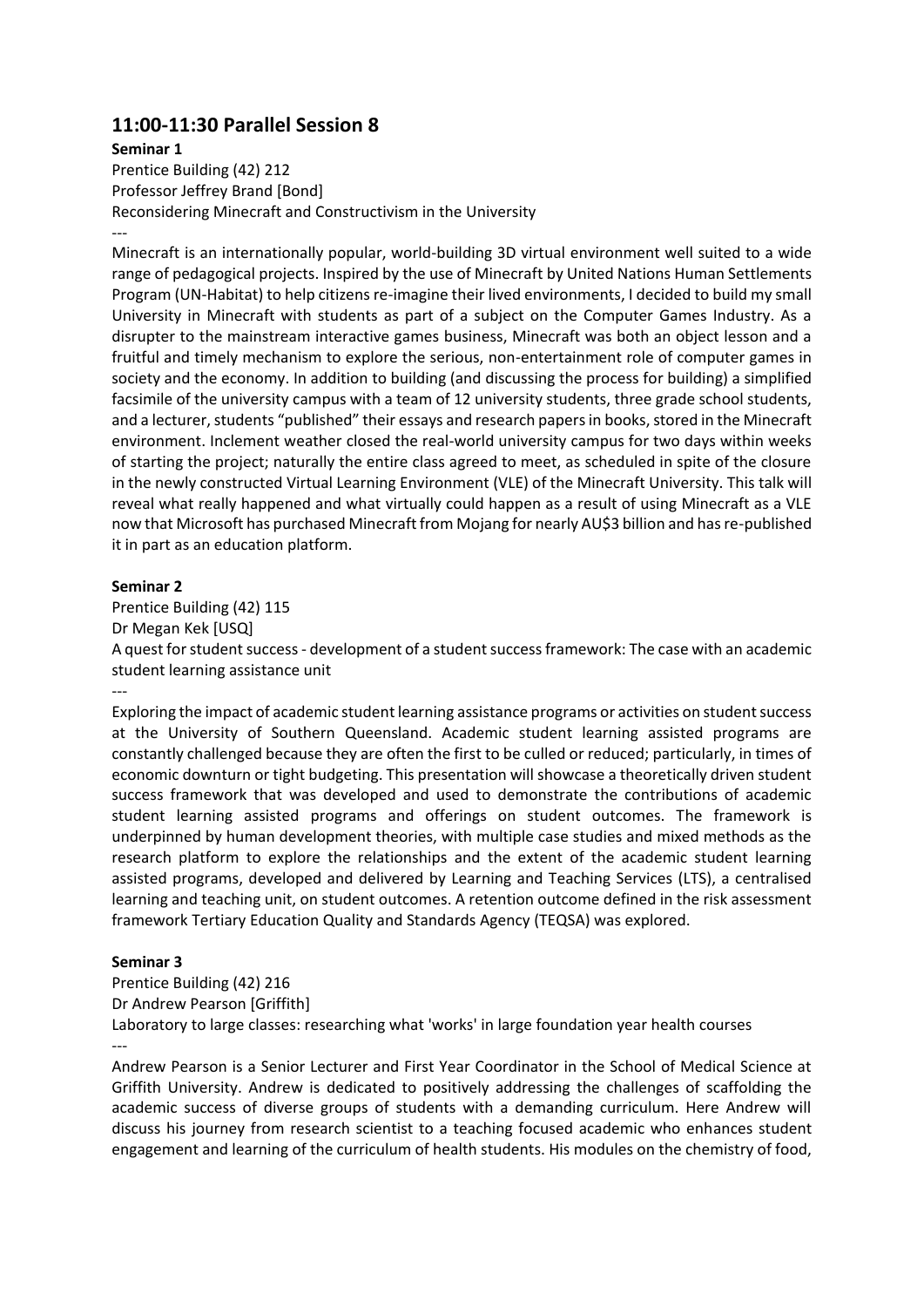exercise, medicine, and 'Breaking Bad' are supplemented with online resources including videos, ePortfolio assessment, and a Facebook Group.

### **11:30-12:00 Parallel session 9**

### **Seminar 1**

Prentice Building (42) 212 Dr Susan Simon [USC] Practitioner advocacy for innovative and relevant postgraduate leadership learning in the professions ---

The opportunity to learn about effective leadership prior to undertaking complex leadership roles is crucial across the professions. Leadership preparation incorporated into postgraduate leadership study must be current and relevant and, where possible, informed not only by research and academic knowledge, but by input from practitioners in the field. Funded by a Commonwealth Government Office of Learning and Teaching grant from 2014 – 2015, the PIVOTAL (Partnerships, Innovation and Vitality – Opportunities for Thriving Academic Leadership) research team undertook research regarding sustainable practice specifically in school leadership by listening to practitioners' views on leadership development requirements. This partnership with local school leaders, in conjunction with student feedback and quantative and qualitative data gathering about specific leadership courses, was the catalyst for innovation within post-graduate education and business courses. Participants in the research made suggestions for improvement of current course design, emphasising the need for a greater focus on collaboration, peer support and the retention of personal vitality in challenging roles. School leaders' needs to understand the big picture, as well as to be able to manage operational, educational and financial aspects of the school also emerged. Findings from this school leadership study have direct application to other postgraduate programs which which relate to leadership across the professions, such as nursing, medicine and engineering. The priority of finding innovative ways to nurture personal vitality, collaboration and peer support in leadership course design will influence the future sustainability of professional practice in uncertain and increasingly complex times.

### **Seminar 2**

### Prentice Building (42) 115

Associate Professor Gwen Lawrie [UQ], Dr Madeleine Schultz [QUT]

Teaching as a journey: Recognising tacit and explicit disciplinary pedagogical content knowledge as signposts in good teaching practice.

---

Tertiary pedagogical content knowledge (PCK) is a growing area of interest in educational research leading to a need to establish robust frameworks that evidence teaching practices. A consensus model for secondary teacher professional knowledge and skill, integrating PCK, was recently published as an outcome from a summit of world leaders in this field (Gess-Newsome, 2015). This model highlights the different facets of PCK and teachers' professional practice enabling exploration of evidence of effective teaching. A critical element of PCK is topic specific professional knowledge (TSPK) and as part of our Office for Learning & Teaching seed project, we have characterised tertiary chemistry PCK as either transferable (explicit) or that which can only be acquired through personal teaching experience (tacit).

Multiple aspects of tertiary chemistry PCK and effective practices have been captured, collated and distilled into a web-based teaching resource to assist both early career and experienced tertiary chemistry academics in transforming their teaching. Qualitative data was collected through the voluntary participation of Australian tertiary chemistry academics at conference workshops and also through focussed interviews with ten teaching academics who have been recognised as excellent teachers by their own institutions. Analysis of this data revealed several elements of tertiary chemistry PCK that aligned with the consensus model and significant project findings emerged from the shared stories of the individual participants. Common experiences and strategies, combined with the latest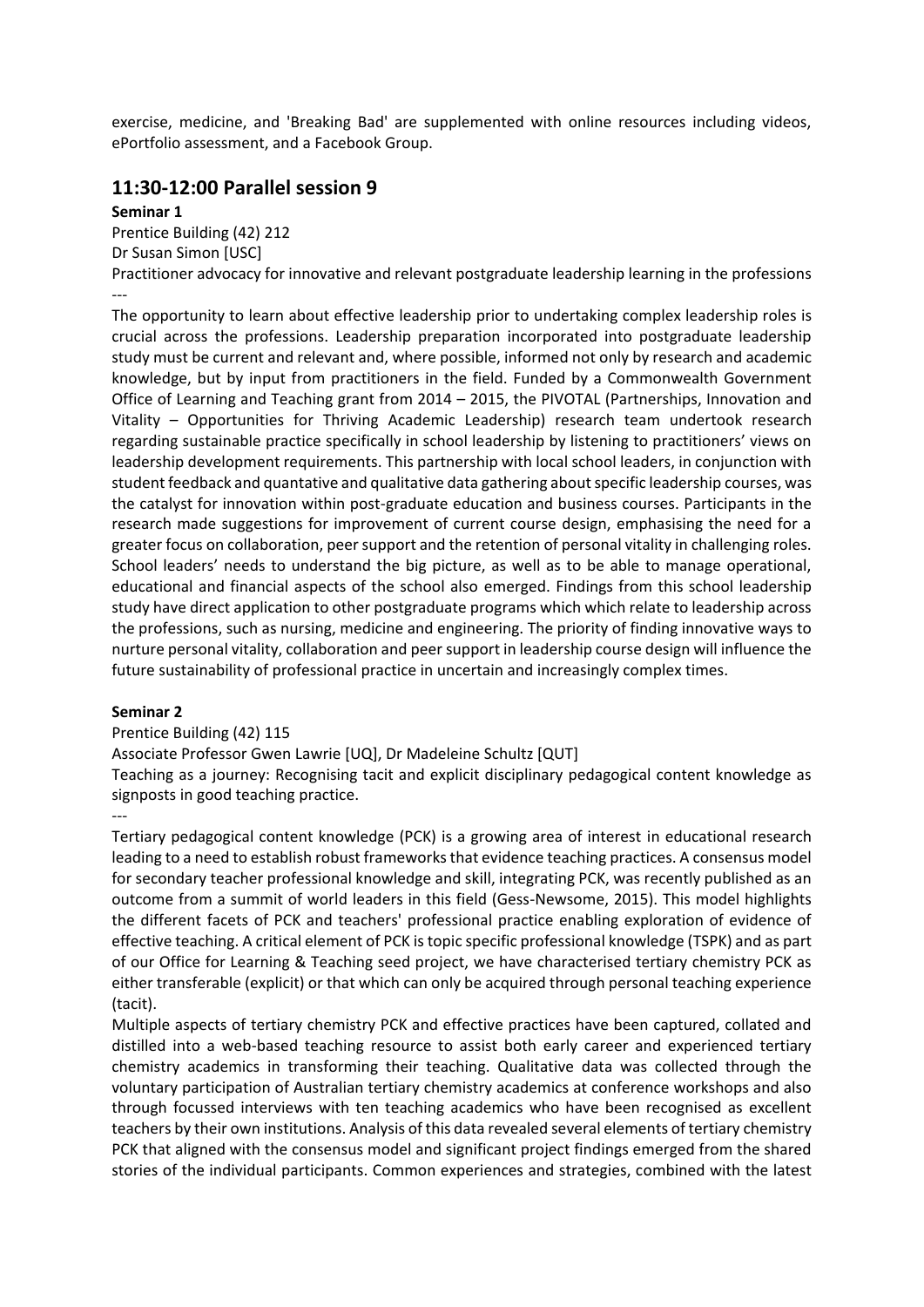literature in effective tertiary teaching, led to the development of a set of generalizable steps as a journey towards good practice. Gess-Newsome, J. (2015). A model of teacher professional knowledge and skill including PCK: Results of the thinking from the PCK Summit. In P. Friedrichsen, & J. Loughran (Eds.), Re-examining Pedagogical Content Knowledge in Science Education (pp. 28-42). New York, NY: Routledge.

### **Seminar 3**

Prentice Building (42) 216 Dr Kate Ames [CQU] It's not just about technology: Theory, innovation, and distance education ---

This paper reviews subject enhancement strategies for distance education students against learning theory. The paper draws its findings from a case study of a continuous improvement cycle implemented over three years in a first year undergraduate course. Changes initially made to course design based on sound theoretical models were problematic with distance students—in short, ideas were great in theory, but failed in practice. Modification was required to align educational theory and teaching practice, in the end to good success. This paper maps the redesign from a subject designed initially along cognitivist/behaviourist model to one that adopts a social constructivist approach and discusses the issues associated with that transition. It argues that understanding practice-basedtheory is critical when developing innovative curriculum for distance education students, as opposed to a more traditional focus on technology to enhance learning.

### **12:00-12:30 Parallel session 10**

**Seminar 1** Prentice Building (42) 212 Ms Natalie Ewin [CQU] Rethinking Project Management Education: A humanistic approach ---

A significant amount of projects fail, this has led to the realisation of the need to change the way we educate project managers. Project managers have been taught in a traditional pedagogy focuses on technical hard skills with the token soft skills reference thrown in. Version 5 of PMBoK provides a paragraph on interpersonal skills where as Prince2 states it does not directly address interpersonal skills. Yet these two guides could be suggested as industry standards. Empathy is the corner stone of soft skills but also defines performance of hard skills as well, yet it is the least discussed in project management texts and unlikely to be covered in the educational experience. This paper will discuss the importance of the empathetic project manager and how we can improve the empathetic inquiry of project management students.

### **Seminar 2**

Prentice Building (42) 115 Dr Cheryl Ross, Mrs Nona Press [USQ] Student-centric curriculum and pedagogy in nurse education: A matter of fun and games ---

It is widely acknowledged in nurse education literature that, as graduates enter the profession, having the skills and ability to deal with complex and often ambiguous information is far more critical than knowing a lot of facts, or possessing inordinate amount of knowledge (Griffiths et al 2012; Ironside 2008, Tanner 2004). Hence, the seminal work led by Benner has called for radical change in the education of nurses (Benner et al 2009). Innovation in curriculum and pedagogy in nurse education is urgently needed, coupled with the need to ground learning and teaching in contemporary research and good educational practice. This is particularly critical in first year of study, where students are likely to formulate habits of mind, hands and heart (Shulman 2008) as regards their preparation for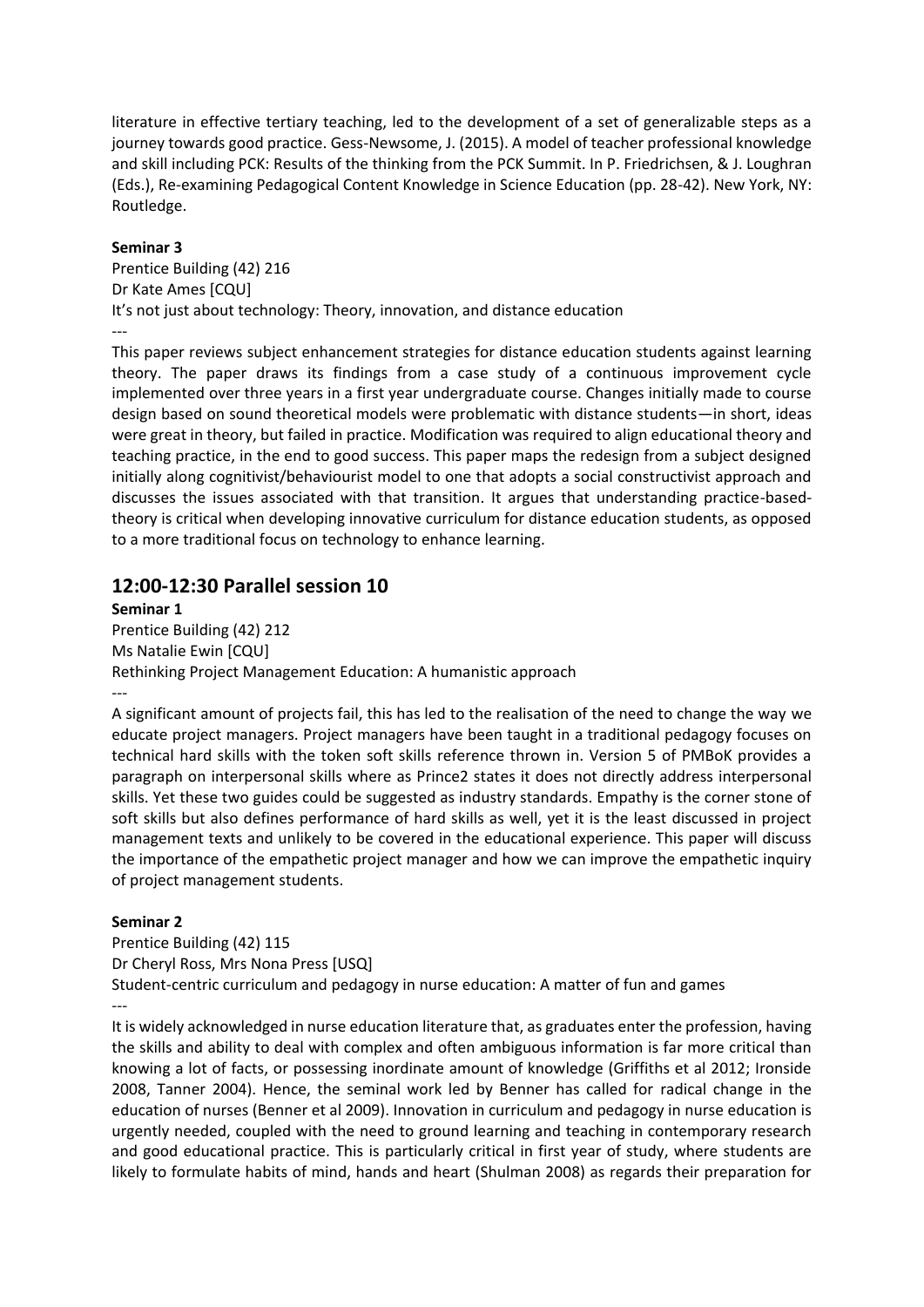nursing practice. This qualitative research is undertaken at an Australian university. The research design is informed by phenomenology and case study methodologies, utilising multi-method techniques for data collection that included observations, interviews and focus groups. The investigation is guided by the following questions: 1) How do students experience learning and teaching in this first year course? 2) What is the impact of these experiences to their learning? The most significant influence of this educational intervention was found to be the value of students' consistent exposure to authentic learning opportunities. For students, such exposure has led to deep engagement, that have influenced their perceptions of the nursing discipline, their role as a future nurse and the shaping of their professional identity. Findings suggest that rethinking the undergraduate curricula along the authentic learning and engagement path can create opportunities for students to really appreciate what they are doing as a "nurse", and why.

### **Seminar 3**

Prentice Building (42) 216 Ms Frances Breen [QUT] Google Drive to the Cube: Group Learning in the Digital Space ---

Virtual working environments are intrinsic to the contemporary workplace, and communication skills and ability to work in teams are vital graduate capabilities. This presentation will focus on the use of Google Drive within a first year project to digitally enable the development of collaborative and communication skills and to allow students to experience the reality of distributed workplaces. Students engage and interact with resources and team members in the  $\hat{\alpha} \in \hat{\alpha}$  cloud $\hat{\alpha} \in \hat{\alpha}$  to bring group e-posters to fruition, moving to the engaging digital display space of the Cube for presentation. The high visibility of contributions to Google Docs and Slides enables monitoring of group work and, in concert with peer and self-assessment of teamwork, moderation of individual marks. Students value the inclusion of digital space in collaborative work, highly appreciating the flexibility it affords. Teaching staff recognise the advantages in monitoring and moderating collaborative group work, and the transformational progression in student collaborative as well as technological skill acquisition, including professional dialogue.

### **12:30-1:00 Parallel session 11**

### **Seminar 1**

Prentice Building (42) 212

Dr Suzi Hellmundt [SCU]

Capturing student voice for success in an enabling program: The Preparing for Success at SCU Program (PSP)

---

Enabling programs are well recognised as playing an instrumental role in providing a platform for students without the necessary entry requirements to successfully transition into tertiary study. Southern Cross University's program, the Preparing for Success Program, started in 2006, is now the third largest program and consistently receives the highest student satisfaction ratings in the university. It was recognised with an OLT citation in 2014 and the Vice Chancellor's award for teaching excellence in 2014. The Preparing for Success Program draws on students' strengths rather than focusing on what needs to be remediated and encourages student voice from the start with learning activities that support interaction and engagement with self, peers, and group tasks. In the study reported on in this presentation, students' voices were collected through a questionnaire, an online survey, interviews and focus groups. Students report on four key approaches that have contributed to their success: guidance, encouragement, modelling and the transparent structure of the program that explicitly aligns expectations, content and assessments.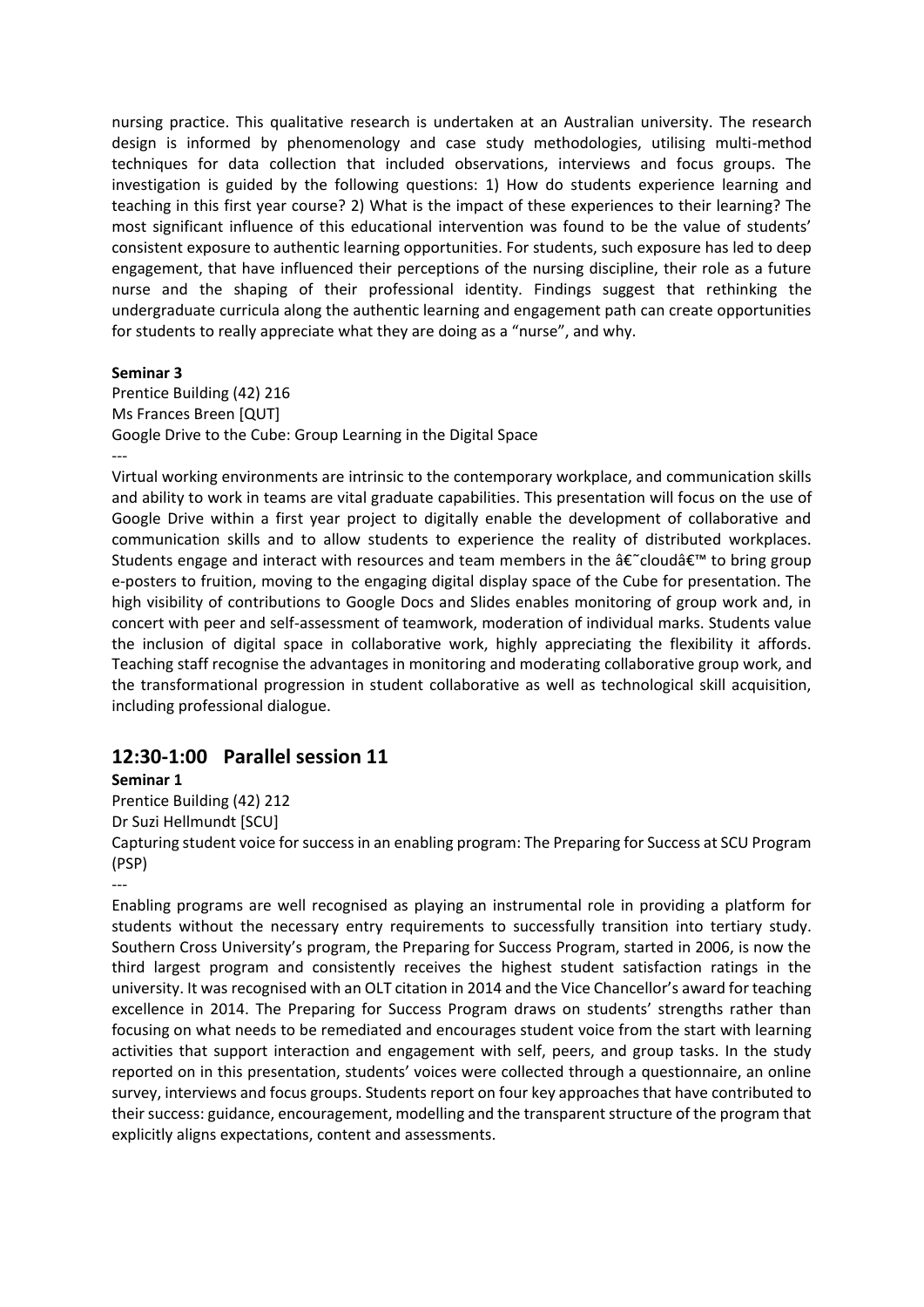Prentice Building (42) 115 Dr. Biplob Ray [CQU] Effective Use of Online Social Networking(OSN) Sites as a Tool of E-learning: Analysis of Students and Teachers Perception

---

Many theorists have proven that motivation and collaboration can influence learners to learn effectively. The Online Social Networking (OSN) sites offer many features such as collaboration, connectivity, peer feedback and easy access which are not bounded by time and location. The main offering of OSN is social connectivity which made OSN sites very popular. A great deal of work has been done to find importance of OSN for e-learning. Many researchers explored the pedagogical link of using ONS sites. They have identifies that use of ONS sites for e-learning strongly supports previous and current e-learning pedagogy. However, little research is done to discover the level of effectiveness and ways it might be used productively for e-learning. This paper explores the effective use of OSN for e-learning by investigation expectation and observing improvement of controlled groups in terms of their e-learning environment satisfaction, attitudes, knowledge and behavior towards the use of OSN sites for e-learning in tertiary education. The data was collected from observation groups (students) and teachers using questionnaire survey. The collected data was analysed to discover practices, tendencies and level of effectiveness of OSN sites for e-learning as well as how OSN sites might be used productively to make it more effective for e-learning. This project focuses on use of OSN sites (such as Facebook, twitter etc) as an effective collaborative and interactive e-learning environment between students and teachers and students and students. The main role of OSN for e-learning is supportive to help Learning Management Systems (LMS) such as moodle, etc. By discovering level of effectiveness and increased productivity guide to improve effectiveness of ONS sites for e-learning will increase ultimate acceptance and inclusion of them as a tool of e-learning in tertiary educational institutions. It may also be useful to develop better technology based tools in tertiary education settings to motivate students for higher education in Australia.

### **Seminar 3**

Prentice Building (42) 216 Dr Nicole Masters [USC] Synchronous and asynchronous lecture delivery: FYE capture and keep ---

This project targets two first year science courses (+1500 students) which impact 16 programs across the science, health and sport science and nursing disciplines to investigate how online education quality can be improved through the purposeful use of MediaSite and MediaSite analytics, lecture recording software available at USC. Research in web-based lecture technologies (WBLT) suggest that the use of MediaSite is not a point and click addition to general academic lecturing practice but requires a fundamental shift in recognising a new virtual audience, modifications in classroom pedagogy and a reframing of how learning occurs both in and outside of the classroom. Ultimately, this project will make recommendations regarding how media site can be used across programs to enhance and support curriculum quality and student learning opportunities.

### **1:00-1:30 Lunch (provided)**